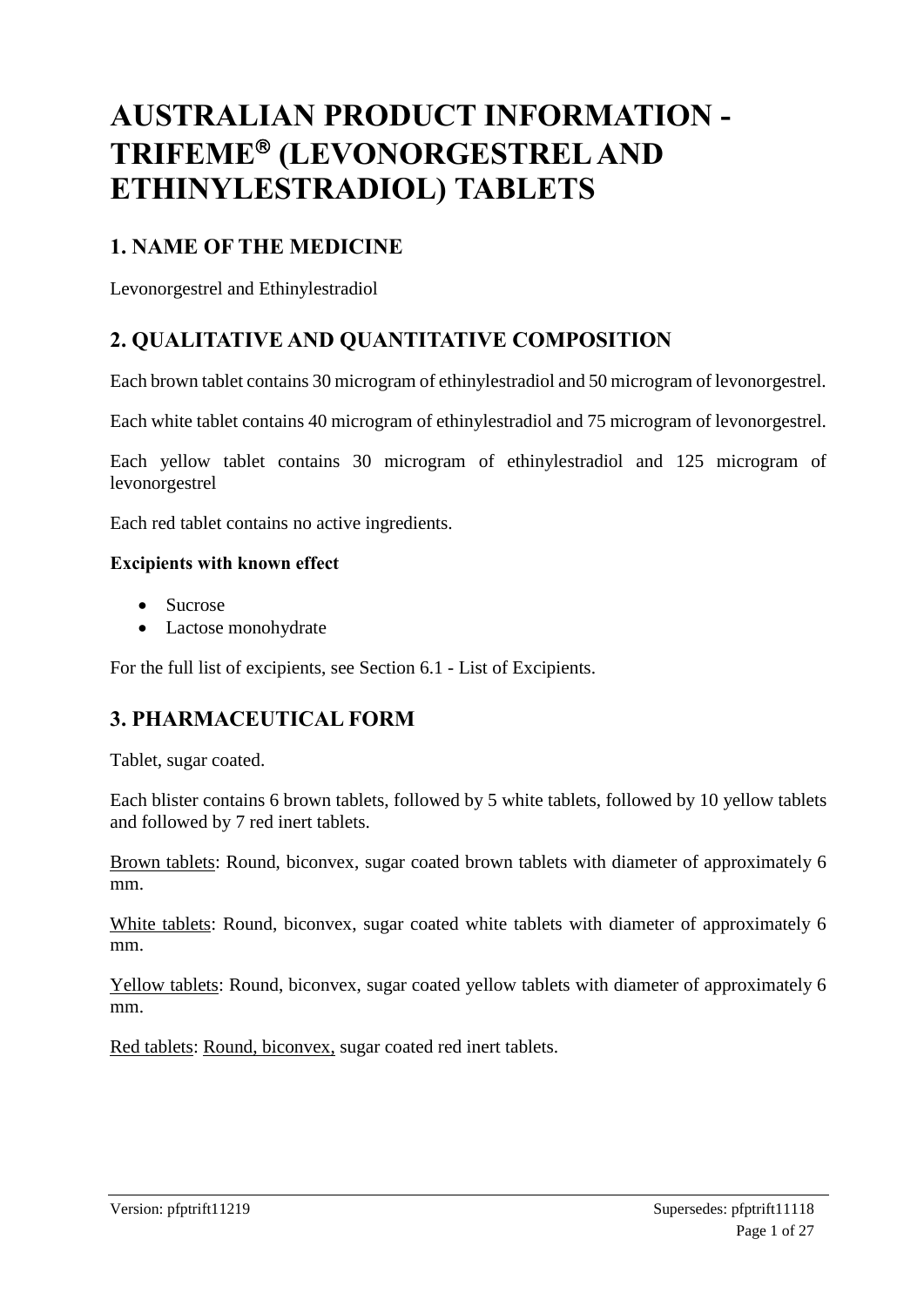## **4. CLINICAL PARTICULARS**

## **4.1 Therapeutic indications**

TRIFEME is indicated for the prevention of pregnancy.

## **4.2 Dose and method of administration**

## *How to Take TRIFEME*

Each package of TRIFEME contains 6 brown active tablets, 5 white active tablets, 10 yellow active tablets and 7 red inactive tablets. To achieve maximum contraceptive effectiveness, TRIFEME must be taken as directed and at intervals not exceeding 24 hours. Women should be instructed to take the tablets at the same time every day, preferably after the evening meal or at bedtime.

## *How to Start TRIFEME*

## **No Preceding Hormonal Contraceptive Use (in the Past Month)**

On the first day of the menstrual cycle, i.e. the first day of bleeding, the woman will take the tablet corresponding to that day of the week from the shaded section of the TRIFEME package. The first active tablet taken will be brown. Thereafter, one tablet is taken daily, following the arrows marked on the package, until all 28 tablets have been taken. Withdrawal bleeding should usually occur within 3 days after the last active tablet is taken and may not have finished before the next pack is started.

During this first cycle, a non-hormonal back up method of contraception (other than the rhythm or temperature methods) should be used until one active tablet has been taken daily for 7 consecutive days. If the active tablets are started after Day 5, it must be considered that ovulation and conception may have occurred before the tablets were started.

The next and all subsequent courses of TRIFEME will begin on the day after the last package was completed, even if withdrawal bleeding has not occurred or is still in progress. Each course of TRIFEME is thus begun on the same day of the week as the first course, with a tablet from the shaded section of the package. If withdrawal bleeding does not occur and TRIFEME has been taken according to directions, it is unlikely that the woman has conceived. She should be instructed to begin a second course of TRIFEME on the usual day. If bleeding does not occur at the end of this second cycle, TRIFEME should not be taken until diagnostic procedures to exclude the possibility of pregnancy have been performed.

If the woman has not adhered to the prescribed regimen (missed one or more active tablets or started taking them on a day later than recommended), the probability of pregnancy should be considered at the time of the first missed period before TRIFEME is resumed

## **Changing from another Combined Oral Contraceptive**

Women changing from another combined oral contraceptive product should start TRIFEME on the day after the last active tablet of her previous combined oral contraceptive by taking the first tablet corresponding to that day of the week from the shaded section of the package. This will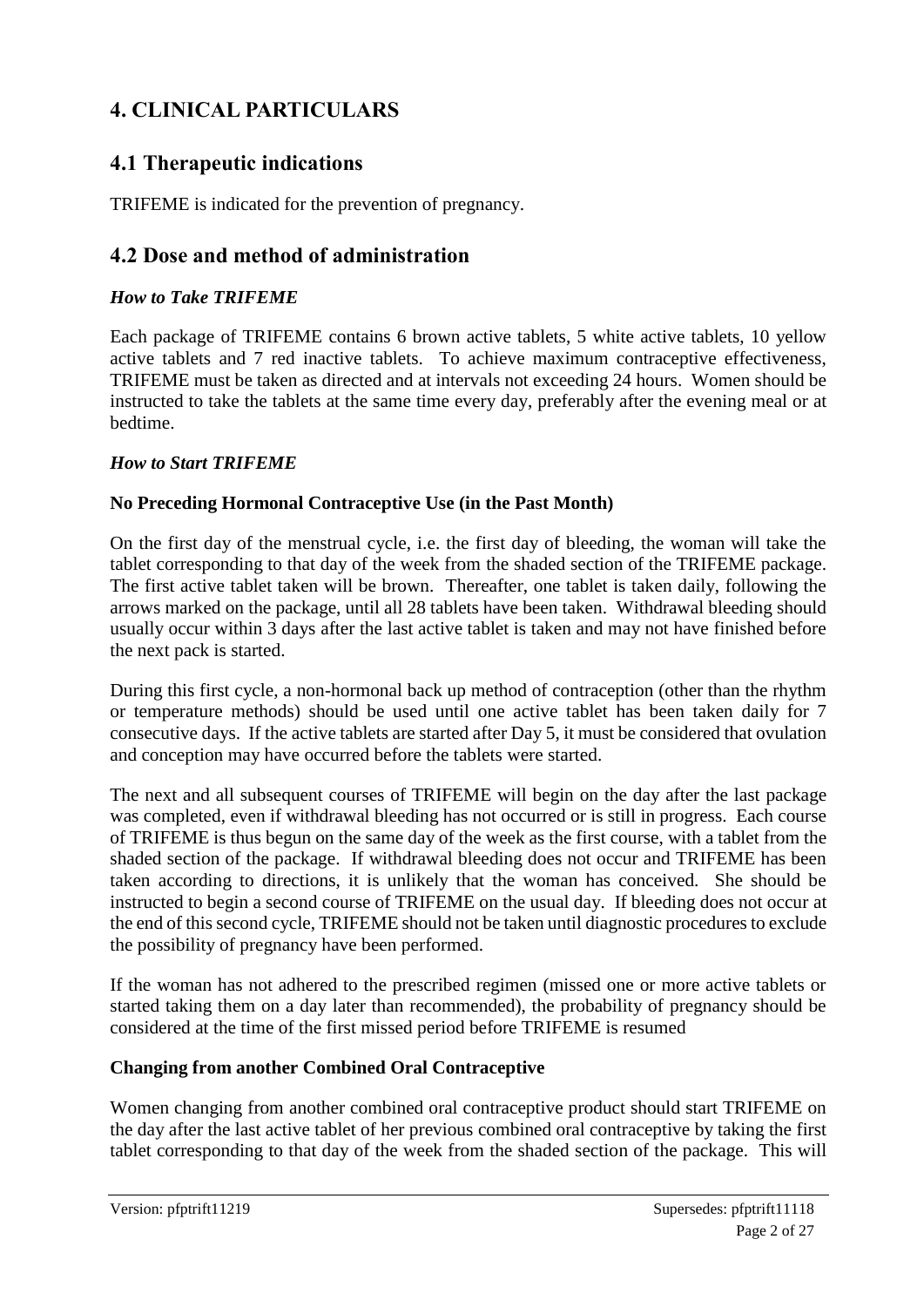shorten the last cycle of the previous combined oral contraceptive, and may prevent or reduce withdrawal bleeding at the end of that cycle. The first cycle with TRIFEME may also be shorter.

During the first TRIFEME cycle, a non-hormonal back up, method of contraception (other than the rhythm or temperature methods) should be used until one active tablet has been taken daily for 7 consecutive days.

If transient spotting or breakthrough bleeding occurs, the woman is instructed to continue the regimen since such bleeding is usually without significance. If the bleeding is persistent or prolonged, the woman is advised to consult her physician.

#### **Changing from a Progestogen Only Method (Progestogen-Only Tablet, Injection, Implant)**

Women may switch any day from the progestogen-only tablet and should begin TRIFEME the next day. She should start TRIFEME on the day of an implant removal or, if using an injection, the day the next injection would be due. In all these situations, women should be advised to use a non-hormonal back-up method of contraception (other than the rhythm or temperature methods) until one active tablet has been taken daily for 7 consecutive days.

#### **Following First-Trimester Abortion**

Women may start TRIFEME immediately. Additional contraceptive measures are not needed.

#### **Following Delivery or Second-Trimester Abortion**

Since the immediate post-partum period is associated with an increased risk of thromboembolism, combined oral contraceptives should be started no earlier than day 28 after delivery in the non-lactating mother or after second trimester abortion. The woman should be advised to use a non-hormonal back-up method of contraception (other than the rhythm or temperature methods) until one active tablet has been taken daily for 7 consecutive days. However, if intercourse has already occurred, pregnancy should be excluded before the actual start of combined oral contraceptive use or the woman must wait for her first menstrual period.

#### *Management of Missed Tablets*

Contraceptive efficacy may be reduced if active tablets are missed and particularly if the missed tablets extend the inactive tablet interval.

If one active tablet is missed, but less than 12 hours late, it should be taken as soon as it is remembered. Subsequent tablets should be taken at the usual time.

If one active tablet is missed, and is more than 12 hours late, or if two active tablets are missed, contraceptive protection may be reduced. The last missed tablet should be taken as soon as it is remembered, even if this means taking two tablets in one day. Subsequent tablets should be taken at the usual time. In addition, a non-hormonal back-up method of contraception (other than the rhythm or temperature methods) should be used until one active tablet has been taken daily for 7 consecutive days.

If the 7 days where back up is required run beyond the last active tablet in the current pack, the next pack must be started on the day following the intake of the last active tablet in the current pack; all inactive (red) tablets should be discarded. This prevents an extended break in tablet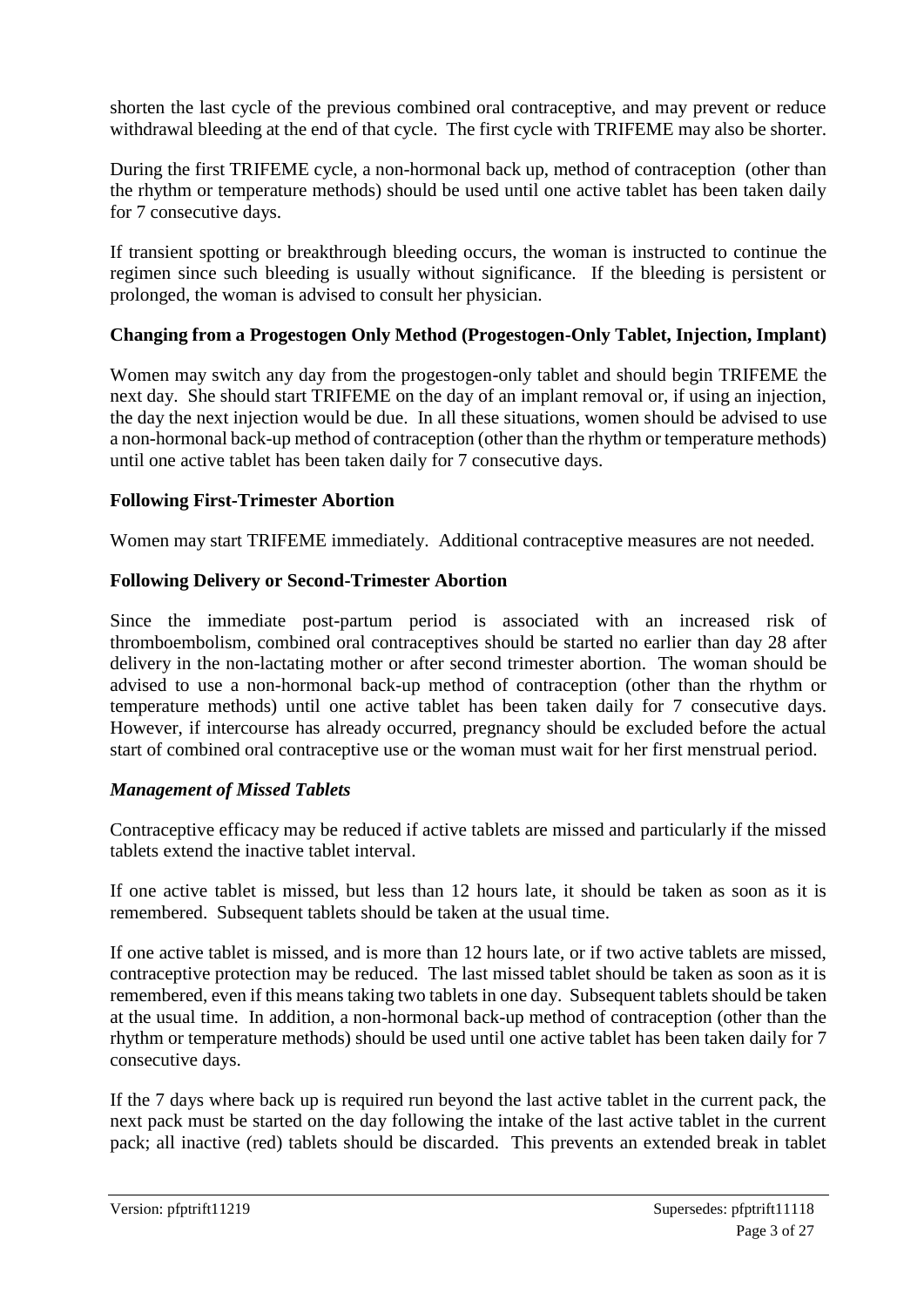taking of active tablets that may increase the risk of escape ovulation. The user is unlikely to have a withdrawal bleed until the inactive-tablet interval of the second pack, but she may experience spotting or breakthrough bleeding on days when active tablets are taken. If the user does not have a withdrawal bleed at the end of the second pack, the possibility of pregnancy must be ruled out before resuming tablet taking.

If the woman misses one or more inactive (red) tablets, she is still protected against pregnancy, provided she begins the active brown tablets on the proper day.

If three consecutive active tablets are missed, TRIFEME should be discontinued and the remainder of the package discarded. A new package should be started on the eighth day after the last tablet was taken. A non-hormonal back-up method of contraception (other than the rhythm or temperature methods) should be used until one active tablet has been taken daily for 7 consecutive days.

If withdrawal bleeding does not occur and TRIFEME has been taken according to directions, it is unlikely that the woman has conceived. She should be instructed to begin a second course of TRIFEME on the usual day. If bleeding does not occur at the end of this second cycle, TRIFEME should not be taken until diagnostic procedures to exclude the possibility of pregnancy have been performed.

If the woman has not adhered to the prescribed regimen (missed one or more active tablets or started taking them on a day later than recommended), the probability of pregnancy should be considered at the time of the first missed period before TRIFEME is resumed.

#### *Vomiting and Diarrhoea*

If vomiting occurs within 4 hours after tablet taking, absorption may not be complete. In such an event, the advice concerning **Management of Missed Tablets** is applicable. The woman must take the extra active tablet(s) needed from a backup pack. Diarrhoea may increase gastrointestinal motility and reduce hormone absorption.

## **4.3 Contraindications**

TRIFEME should not be used in the presence of any of the conditions listed below. Should any of the conditions appear for the first time during TRIFEME use, the product should be stopped immediately.

- Presence or risk of venous thromboembolism (VTE) (see Section 4.4 Special Warnings and Precautions for Use);
- A history of or current deep-vein thrombosis or thromboembolic disorders;
- Known hereditary or acquired predisposition for venous thromboembolism, such as APC-resistance (including Factor V Leiden), antithrombin-III-deficiency, protein C deficiency, protein S deficiency;
- Major surgery with prolonged immobilisation;
- A high risk of venous thromboembolism due to the presence of multiple risk factors.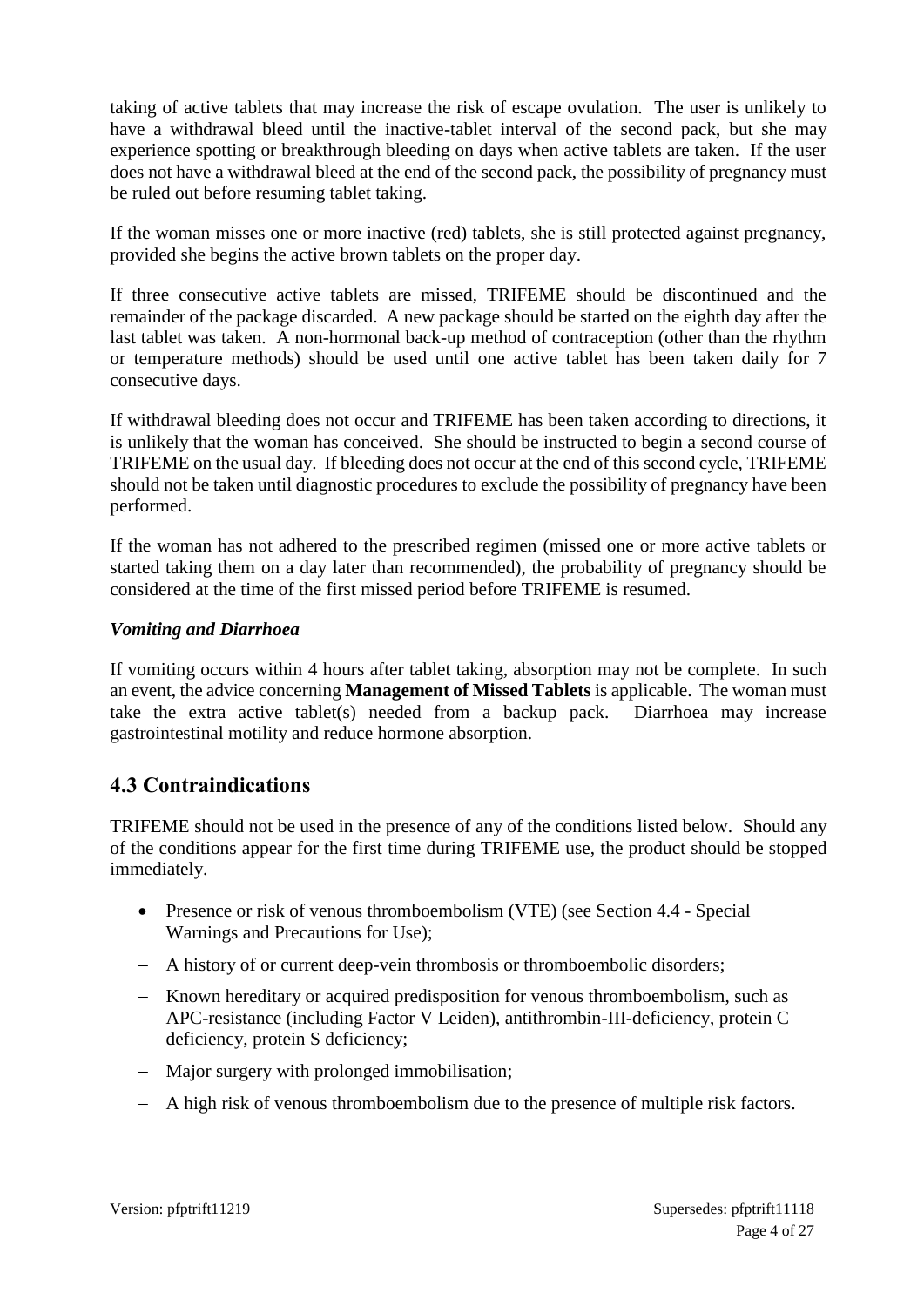- Presence or risk of arterial thromboembolism (ATE) (see Section 4.4 Special Warnings and Precautions for Use);
- Current or history of ATE (e.g. myocardial infarction or stroke) or prodromal condition (e.g. angina pectoris or transient ischaemic attack [TIA]) or thrombogenic valvulopathies or thrombogenic rhythm disorders;
- Known hereditary or acquired predisposition for arterial thromboembolism, such as hyperhomocysteinaemia and antiphospholipid-antibodies (e.g. anticardiolipin-antibodies and lupus anticoagulant);
- Headaches with focal neurological symptoms, (such as aura), including hemiplegic migraine;
- A high risk of arterial thromboembolism due to multiple risk factors or to the presence of one serious risk factor such as:
	- Diabetes mellitus with vascular involvement:
	- **Uncontrolled hypertension;**
	- Severe dyslipoproteinaemia;
	- Sickle cell anaemia.
- Pancreatitis or a history thereof if associated with severe hypertriglyceridemia;
- Presence or history of active hepatic disease as long as liver function values have not returned to normal;
- Presence or history of liver tumours (benign or malignant);
- Known or suspected sex steroid-influenced malignancies (e.g. of the genital organs or the breasts);
- Undiagnosed vaginal bleeding;
- Known or suspected pregnancy;
- Combined oral contraceptives (COCs) are contraindicated for concomitant use with certain anti-viral hepatitis C virus (HCV) medicinal products such as ombitasvir, paritaprevir, ritonavir and dasabuvir (see Section 4.4 - Special Warnings and Precautions for Use, **Hepatic Neoplasia/Liver Disease/Hepatitis C** and Section 4.5 - Interactions with Other Medicines and Other Forms of Interactions);
- Hypersensitivity to any of the ingredients contained in TRIFEME.

## **4.4 Special warnings and precautions for use**

In the absence of the above contraindications, if any of the conditions/risk factors mentioned below are present, the benefits of TRIFEME should be weighed against the possible risks for each individual woman and discussed with the woman before she decides to start taking it. In the event of aggravation, exacerbation or first appearance of any of these conditions or risk factors, the woman should contact her doctor. The doctor should then decide whether TRIFEME should be discontinued.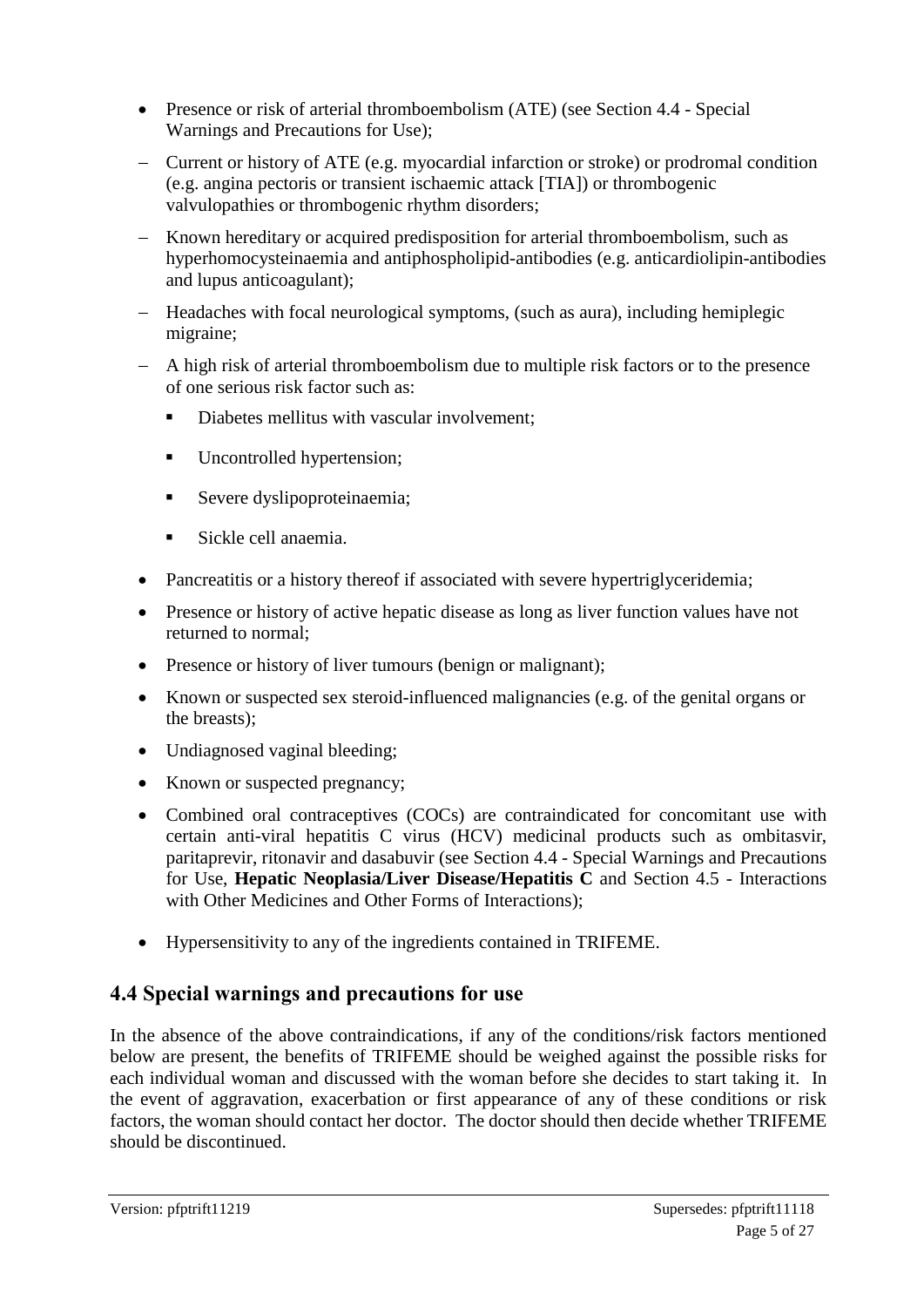## *Circulatory Disorders*

Epidemiological studies have suggested an association between the use of COCs containing ethinylestradiol and an increased risk of venous and arterial thrombotic and thromboembolic events, such as myocardial infarction, stroke, deep venous thrombosis, and pulmonary embolism. These events occur rarely in average-risk women.

For any particular estrogen/progestogen combination, the dosage regimen prescribed should be one which contains the least amount of estrogen and progestogen that is compatible with a low failure rate and the needs of the individual patient.

#### *Venous Thrombosis and Thromboembolism*

The physician should be alert to the earliest manifestations of those disorders (e.g. pulmonary embolism, cerebrovascular insufficiency, cerebral haemorrhage, cerebral thrombosis, coronary occlusion, retinal thrombosis, mesenteric thrombosis). Should any of these occur or be suspected; the medicine should be discontinued immediately.

#### **Risk of venous thromboembolism (VTE)**

The use of any COC increases the risk of VTE compared with no use. The women considering using TRIFEME should be advised that her VTE risk is highest in the first ever year of use and that there is some evidence that the risk is increased when a COC is re-started after a break in use of 4 weeks or more.

The risk of VTE with the COC is greatest for products containing over 50 µg of ethinylestradiol. There is less risk for products such as TRIFEME containing less than 50 µg ethinylestradiol.

The decision to use any product other than one with the lowest VTE risk should be taken only after a discussion with the woman to ensure she understands the risk of VTE with COCs, and how her current risk factors influence this risk.

| using a combined hormonal<br>Women<br>not          | About 2 out of $10,000$ women <sup>1</sup> |
|----------------------------------------------------|--------------------------------------------|
| contraceptive and not pregnant                     |                                            |
|                                                    |                                            |
| Women using a COC containing levonorgestrel,       | About 5-7 out of 10,000 women              |
| norethisterone or norgestimate                     |                                            |
|                                                    |                                            |
| Women using a COC containing etonogestrel or       | About $6-12$ out of $10,000$ women         |
| norelgestromin                                     |                                            |
|                                                    |                                            |
| Women using a COC containing drospirenone,         | About 9-12 out of 10,000 women             |
| gestodene, desogestrel or cyproterone <sup>2</sup> |                                            |
|                                                    |                                            |
| Women using a COC containing chlormadinone,        | Not yet known <sup>3</sup>                 |
| dienogest or nomegestrol                           |                                            |
|                                                    |                                            |

#### **Risk1 of developing a blood clot (VTE) in a year**

1 In any individual woman the risk may be far higher, depending on her underlying risk factors (see below).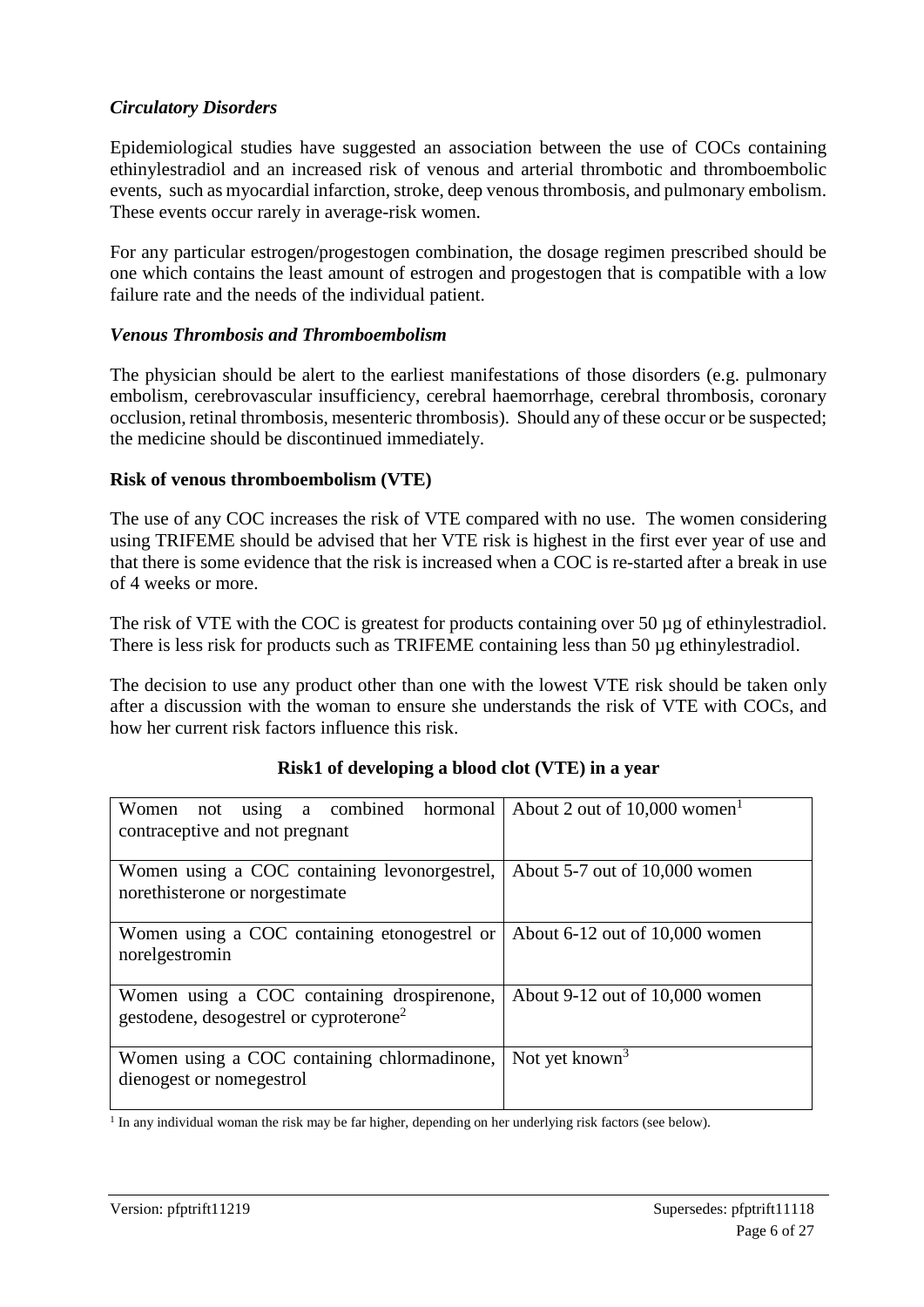<sup>2</sup> While cyproterone is indicated for the treatment of moderate to severe acne related to androgen sensitivity and/or hirsutism, it is known to have efficacy as a contraceptive. The risk of VTE associated with cyproterone use is considered to be 1.5 to 2 times higher than for COCs containing levonorgestrel and may be similar to the risk with contraceptives containing gestodene, desogestrel or drospirenone.

<sup>3</sup> Further studies are ongoing or planned to collect sufficient data to estimate the risk for these products. Where the risk for a particular progestogen is uncertain, the risk of the class should be used in determining the risk for the individual patient.

It is important that women understand that VTE associated with COC use is rare in average-risk women. The risk in pregnancy (5 - 20 per 10,000 women over 9 months) and the risk in the postpartum period (45 - 65 per 10,000 women over 12 weeks) is higher than that associated with COC use.

However VTE is a serious condition and may be fatal in 1-2% of cases. Extremely rarely, thrombosis has been reported to occur in COC users in other blood vessels, e.g. hepatic, cerebral, mesenteric, renal or retinal veins and arteries.

The risk for venous thromboembolic complications in COC users may increase substantially in a woman with additional risk factors, particularly if there are multiple risk factors (see list).

TRIFEME is contraindicated if a woman has multiple risk factors that put her at high risk of venous thrombosis. If a woman has more than one risk factor, it is possible that the increase in risk is greater than the sum of the individual factors – in this case her total risk of VTE should be considered. If the balance of benefits and risks is considered to be negative a COC should not be prescribed.

#### **Risk factors for VTE**

The risk of venous thrombotic and thromboembolic events is further increased in women with conditions predisposing for venous thrombosis and thromboembolism. Examples of predisposing conditions for venous thrombosis and thromboembolism are:

- Obesity (body mass index over 30 kg/m<sup>2</sup>). Risk increases substantially as BMI rises;
- Prolonged immobilisation, major surgery, any surgery to the legs or pelvis, neurosurgery, or major trauma;
- Temporary immobilisation including air travel  $>$  4 hours can also be a risk factor for VTE, particularly in women with other risk factors;
- Positive family history (venous thromboembolism ever in a sibling or parent especially at a relatively early age e.g. before 50);
- Biochemical factors Activated Protein C (APC) resistance (including Factor V Leiden), antithrombin-III deficiency, protein C deficiency, protein S deficiency;
- Other medical conditions associated with VTE;
- Cancer;
- Systemic lupus erythematosus;
- Haemolytic uraemic syndrome;
- Chronic inflammatory bowel disease (e.g. Crohn's disease or ulcerative colitis);
- Sickle cell disease.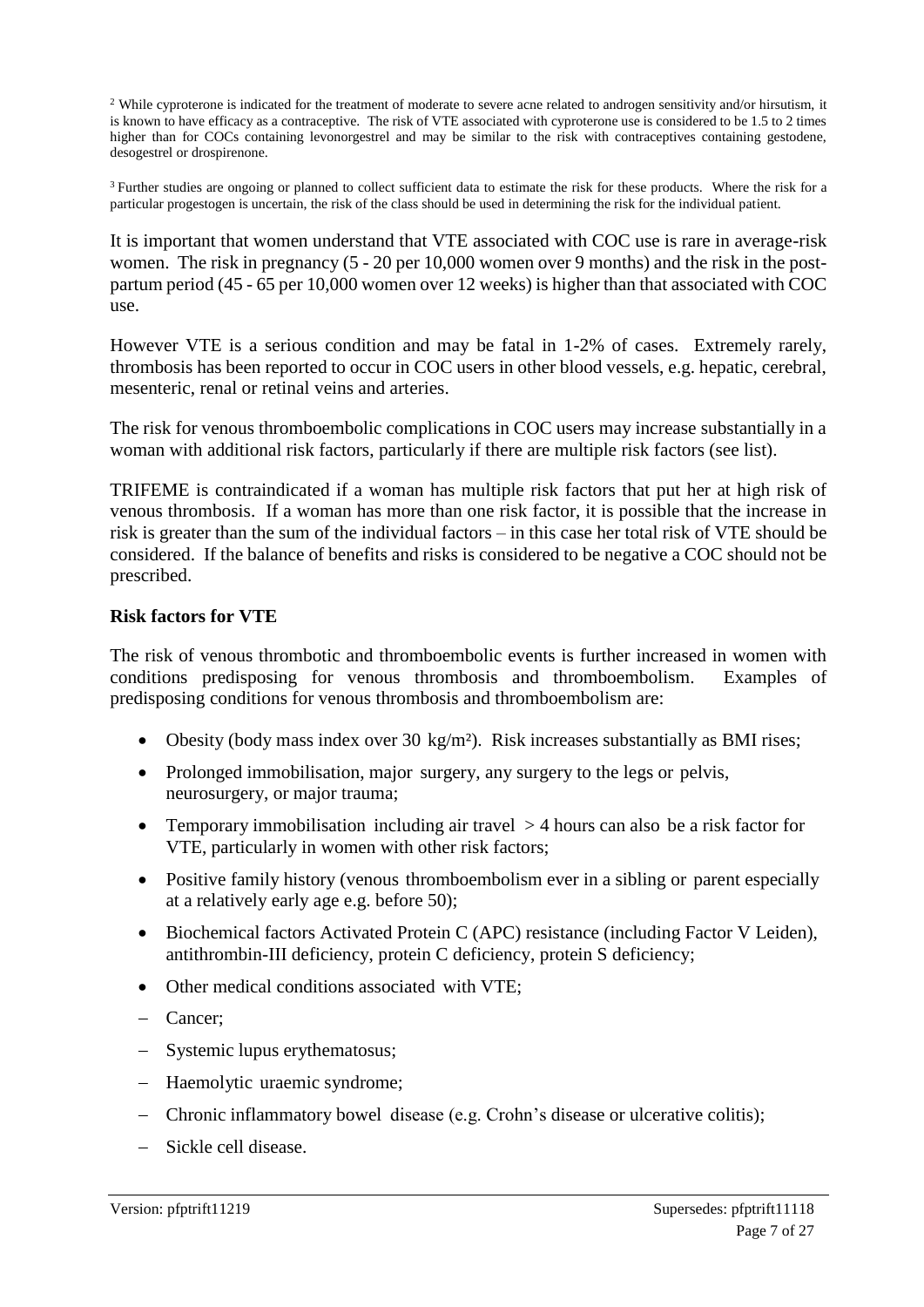- Increasing age, particularly above 35 years;
- Smoking;
- Recent delivery or second trimester abortion.

In women at risk of prolonged immobilisation (including major surgery, any surgery to the legs or pelvis, neurosurgery, or major trauma), it is advisable to discontinue use of TRIFEME (in the case of elective surgery at least four weeks in advance) and not resume until two weeks after complete remobilisation. Another method of contraception should be used to avoid unintentional pregnancy. Antithrombotic treatment should be considered if TRIFEME has not been discontinued in advance.

If a hereditary predisposition to VTE is suspected, the woman should be referred to a specialist for advice before deciding about any COC use.

The increased risk of VTE during the postpartum period should be considered if re-starting TRIFEME. Since the immediate post-partum period is associated with an increased risk of thromboembolism, combined oral contraceptives should be started no earlier than day 28 after delivery in a non-lactating woman, or second-trimester abortion.

There is no consensus about the possible role of varicose veins and superficial thrombophlebitis in venous thromboembolism.

## **Symptoms of VTE (deep vein thrombosis and pulmonary embolism)**

Women should be informed of the symptoms of VTE and be advised to seek urgent medical attention if VTE symptoms develop and to inform the healthcare professional that she is taking a COC.

Symptoms of deep vein thrombosis (DVT) can include:

- Unilateral swelling of the leg and/or foot or along a vein in the leg;
- Pain or tenderness in the leg which may be felt only when standing or walking;
- Increased warmth in the affected leg; red or discoloured skin on the leg.

Symptoms of pulmonary embolism (PE) can include:

- Sudden onset of unexplained shortness of breath or rapid breathing;
- Sudden coughing which may be associated with haemoptysis;
- Sharp chest pain;
- Severe light headedness or dizziness;
- Rapid or irregular heartbeat.

Some of these symptoms (e.g. "shortness of breath", "coughing") are non-specific and might be misinterpreted as more common or less severe events (e.g. respiratory tract infections).

Other signs of vascular occlusion can include: sudden pain, swelling and slight blue discoloration of an extremity.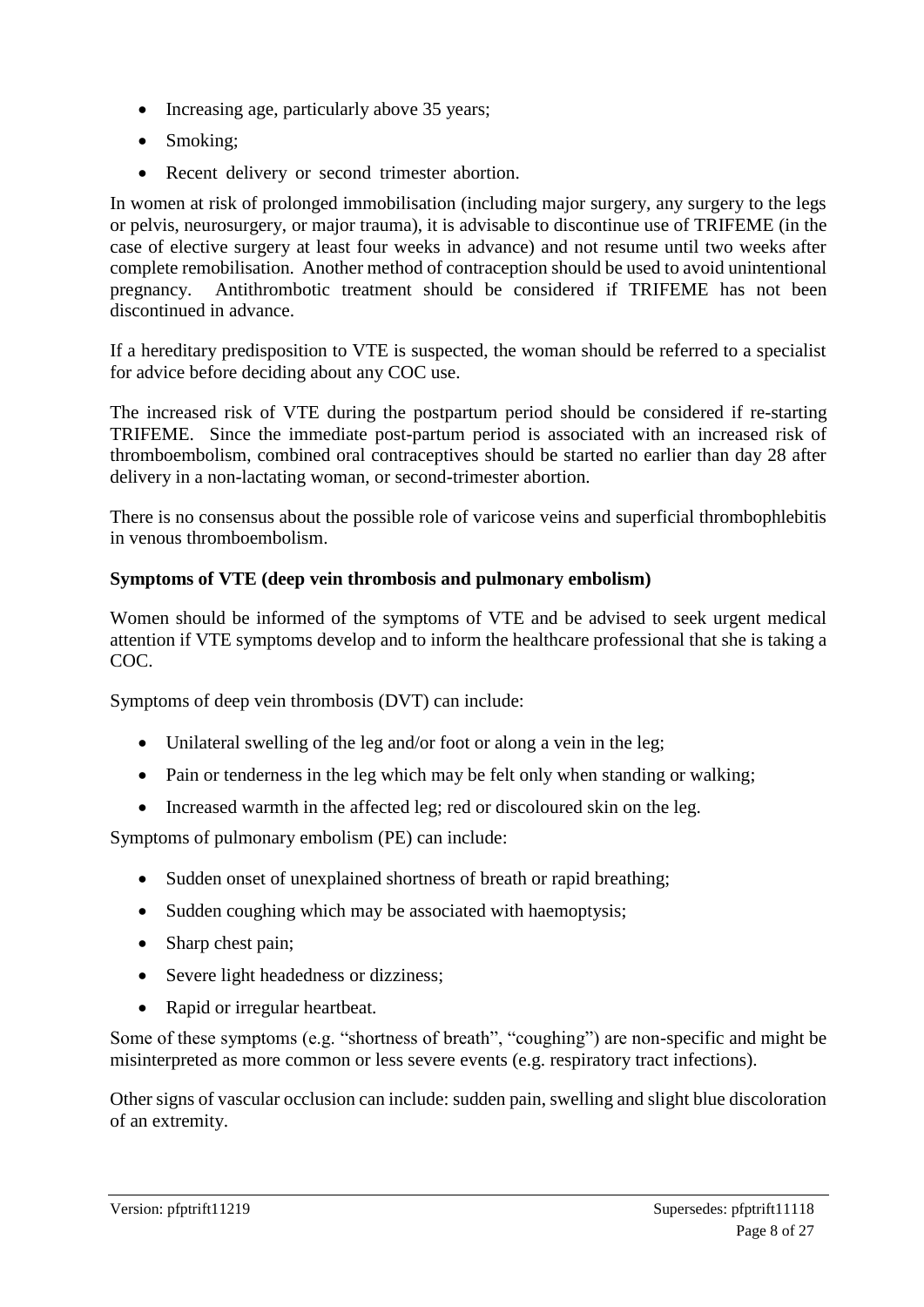If the occlusion occurs in the eye symptoms can range from painless blurring of vision which can progress to loss of vision. Sometimes loss of vision can occur almost immediately.

#### *Arterial Thrombosis and Thromboembolism*

## **Risk of arterial thromboembolism (ATE)**

Epidemiological studies have associated the use of COCs with an increased risk for arterial thrombotic and thromboembolic events (e.g. myocardial infarction, angina pectoris, and cerebrovascular events, such as ischaemic and haemorrhagic stroke or TIA). Arterial thromboembolic events may be fatal.

The risk of arterial thrombotic and thromboembolic complications in COC users further increases in women with risk factors. TRIFEME is contraindicated if a woman has one serious or multiple risk factors for ATE that puts her at high risk of arterial thrombosis. If a woman has more than one risk factor, it is possible that the increase in risk is greater than the sum of the individual factors - in this case her total risk should be considered. If the balance of benefits and risks is considered to be negative a COC should not be prescribed.

#### **Risk factors for ATE**

Caution must be exercised when prescribing COCs for women with risk factors for arterial thrombotic and thromboembolic events, such as:

- Increasing age, particularly above 35 years;
- Smoking;
- Hypertension;
- Hyperlipidaemias;
- Obesity;
- Positive family history (arterial thromboembolism ever in a sibling or parent especially at relatively early age e.g. below 50);
- Biochemical factors: hyperhomocysteinaemia and antiphospholipid antibodies (e.g. anticardiolipin antibodies, and lupus anticoagulant);
- Migraine;
- Other medical conditions associated with adverse vascular events:
- Diabetes mellitus;
- Hyperhomocysteinaemia;
- Valvular heart disease:
- Atrial fibrillation;
- Dyslipoproteinaemia;
- Systemic lupus erythematosus;
- History of pre-eclamptic toxaemia.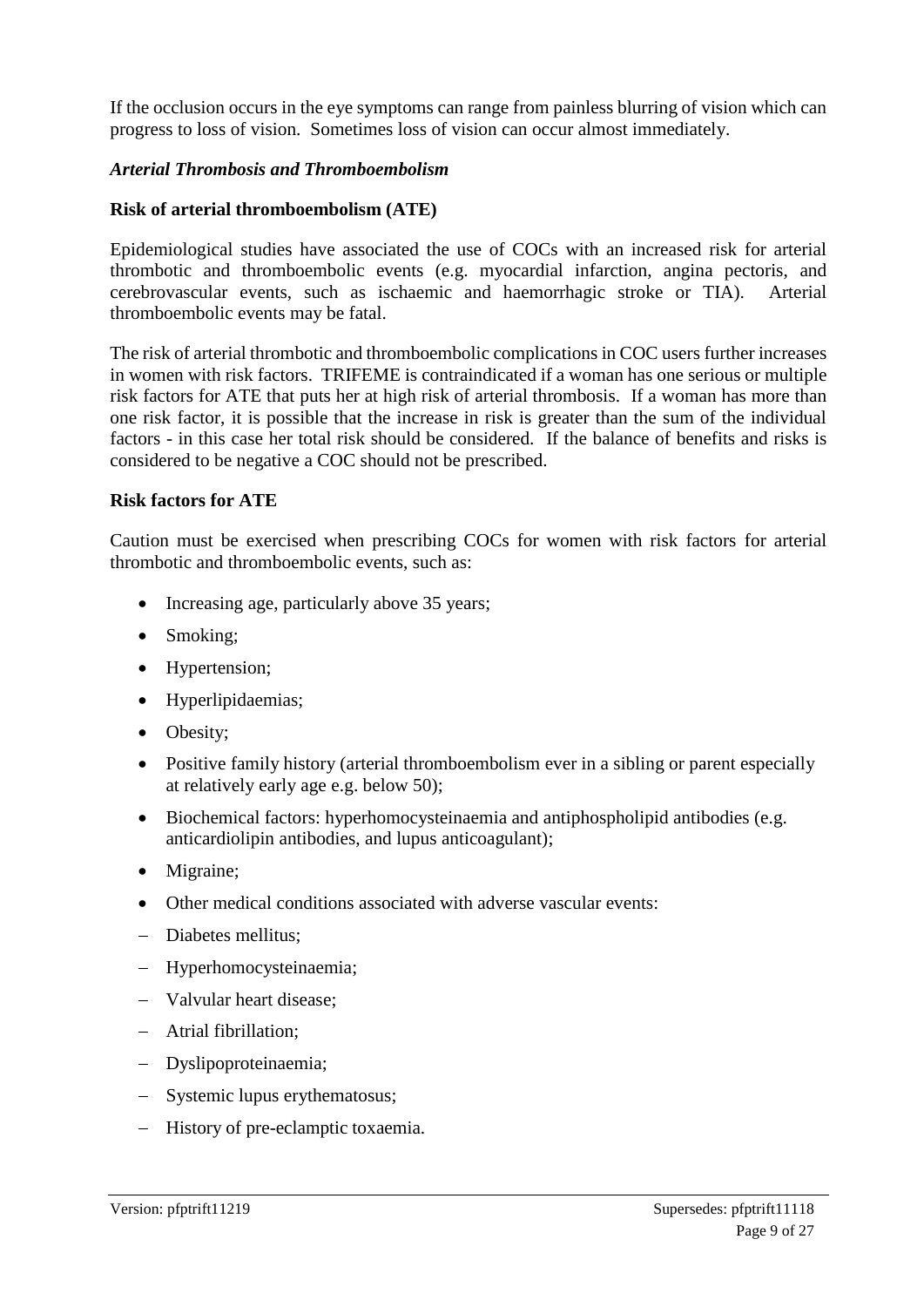Cigarette smoking increases the risk of serious cardiovascular adverse reactions from COC use. This risk increases with age and with the extent of smoking (in epidemiology studies, smoking 15 or more cigarettes per day was associated with a significantly increased risk), and is quite marked in women over 35 years of age. Women should be advised not to smoke if they wish to use a COC. Women over 35 years of age who continue to smoke should be strongly advised to use a different method of contraception.

If a hereditary predisposition is suspected, the woman should be referred to a specialist for advice before deciding about any COC use.

An increase in frequency or severity of migraine during COC use (which may be prodromal of a cerebrovascular event) may be a reason for immediate discontinuation.

#### **Symptoms of ATE**

Women should be informed of the symptoms of ATE and be advised to seek urgent medical attention if ATE symptoms develop and to inform the healthcare professional that she is taking a COC.

Symptoms of a stroke can include:

- Sudden numbness or weakness of the face, arm or leg, especially on one side of the body;
- Sudden trouble walking, dizziness, loss of balance or coordination;
- Sudden confusion, trouble speaking or understanding;
- Sudden trouble seeing in one or both eyes;
- Sudden, severe or prolonged headache with no known cause;
- Loss of consciousness or fainting with or without seizure.

Temporary symptoms suggest the event is a transient ischaemic attack (TIA).

The onset or exacerbation of migraine or development of headache of a new pattern that is recurrent, persistent, or severe, requires discontinuation of the medicine and evaluation of the cause.

Women with migraine (particularly migraine with aura) who take combined oral contraceptives may be at increased risk of stroke.

Symptoms of myocardial infarction (MI) can include:

- Pain, discomfort, pressure, heaviness, sensation of squeezing or fullness in the chest, arm, or below the breastbone;
- Discomfort radiating to the back, jaw, throat, arm, stomach;
- Feeling of being full, having indigestion or choking;
- Sweating, nausea, vomiting or dizziness;
- Extreme weakness, anxiety, or shortness of breath;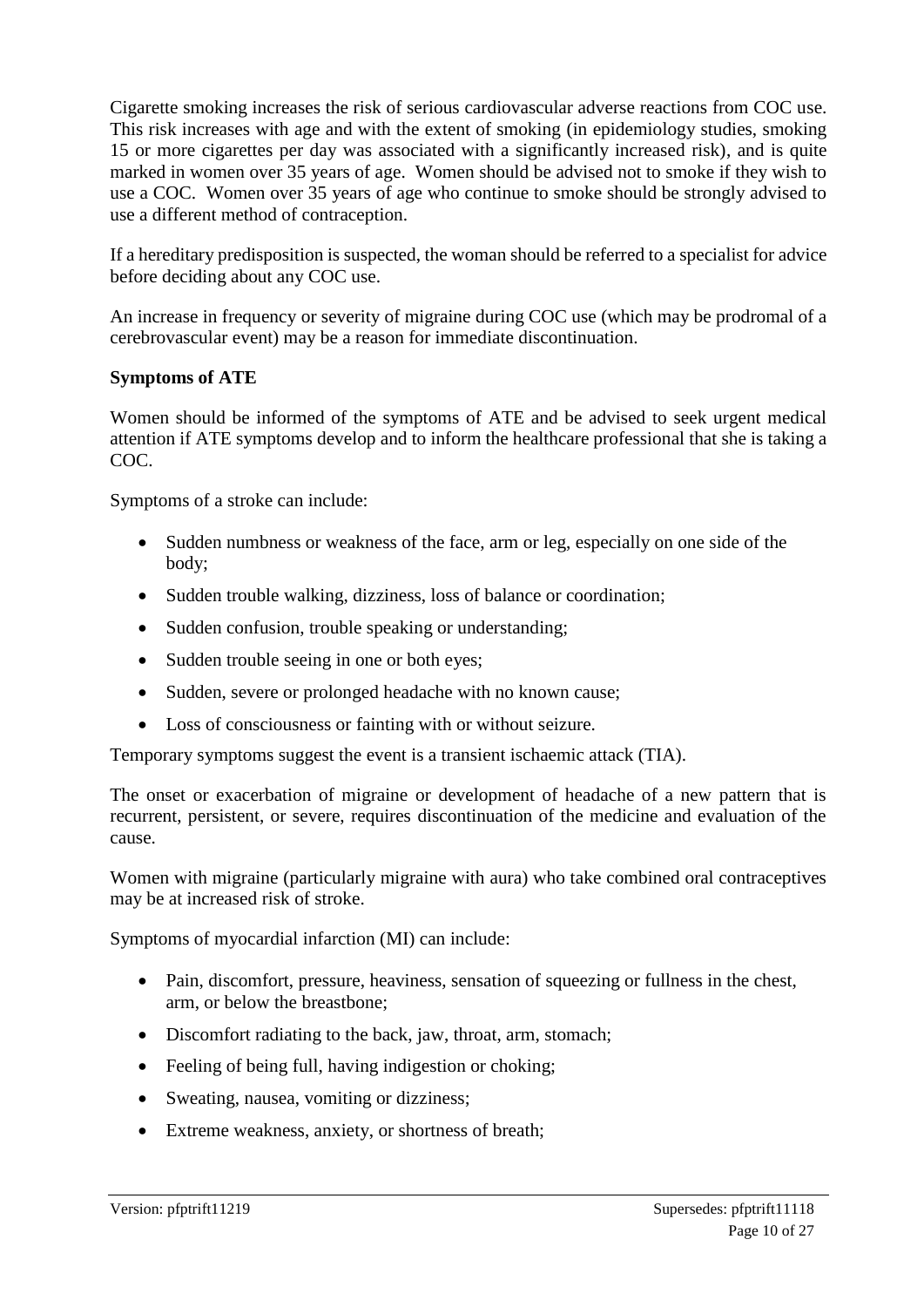• Rapid or irregular heartbeats.

## *Medical examination/consultation*

A complete medical history and physical examination should be taken prior to the initiation or reinstitution of COC use, guided by the contraindications and precautions, and should be repeated at least annually during the use of COCs. Pregnancy should be ruled out before the start of therapy. Baseline and periodic blood glucose determinations should be performed in patients predisposed to diabetes mellitus. A Papanicolaou (Pap) smear should be performed if the patient has been sexually active or if it is otherwise indicated. Periodic medical assessment is also of importance because contraindications (e.g. a transient ischaemic attack, etc.) or risk factors (e.g. a family history of venous or arterial thrombosis) may appear for the first time during the use of a COC. The frequency and nature of these assessments should be adapted to the individual woman but should generally include special reference to blood pressure, breasts, abdomen and pelvic organs, including cervical cytology, and relevant laboratory tests.

The woman should also be instructed to carefully read the user leaflet and to adhere to the advice given.

## *Ocular Lesions*

With use of combined oral contraceptives, there have been reports of retinal vascular thrombosis, which may lead to partial or complete loss of vision. Discontinue oral contraceptive and institute appropriate diagnostic and therapeutic measures if there is unexplained, gradual or sudden, partial or complete loss of vision; proptosis or diplopia; papilloedema; or any evidence of retinal vascular lesions or optic neuritis.

## *Elevated Blood Pressure*

An increase in blood pressure has been reported in patients receiving oral contraceptives.

In women with hypertension, or a history of hypertension or hypertension related diseases; another method of contraception may be preferable. If combined oral contraceptives are used in such cases, close monitoring is recommended and, if a significant increase in blood pressure occurs, the drug should be discontinued. Combined oral contraceptives are contraindicated in women with uncontrolled hypertension.

In some women, hypertension may occur within a few months of beginning use. In the first year of use, the prevalence of women with hypertension is low but the incidence increases with increasing exposure. Age is also strongly correlated with the development of hypertension in oral contraceptive users. Women who previously have had hypertension during pregnancy may be more likely to develop an elevation of blood pressure when given oral contraceptives. If blood pressure rises markedly, the drug should be discontinued. Hypertension that develops as a result of taking oral contraceptives usually returns to normal after discontinuing the drug.

## *Carcinoma of the Reproductive Organs*

## **Cervical Cancer**

The most important risk factor for cervical cancer is persistent human papillomavirus infection.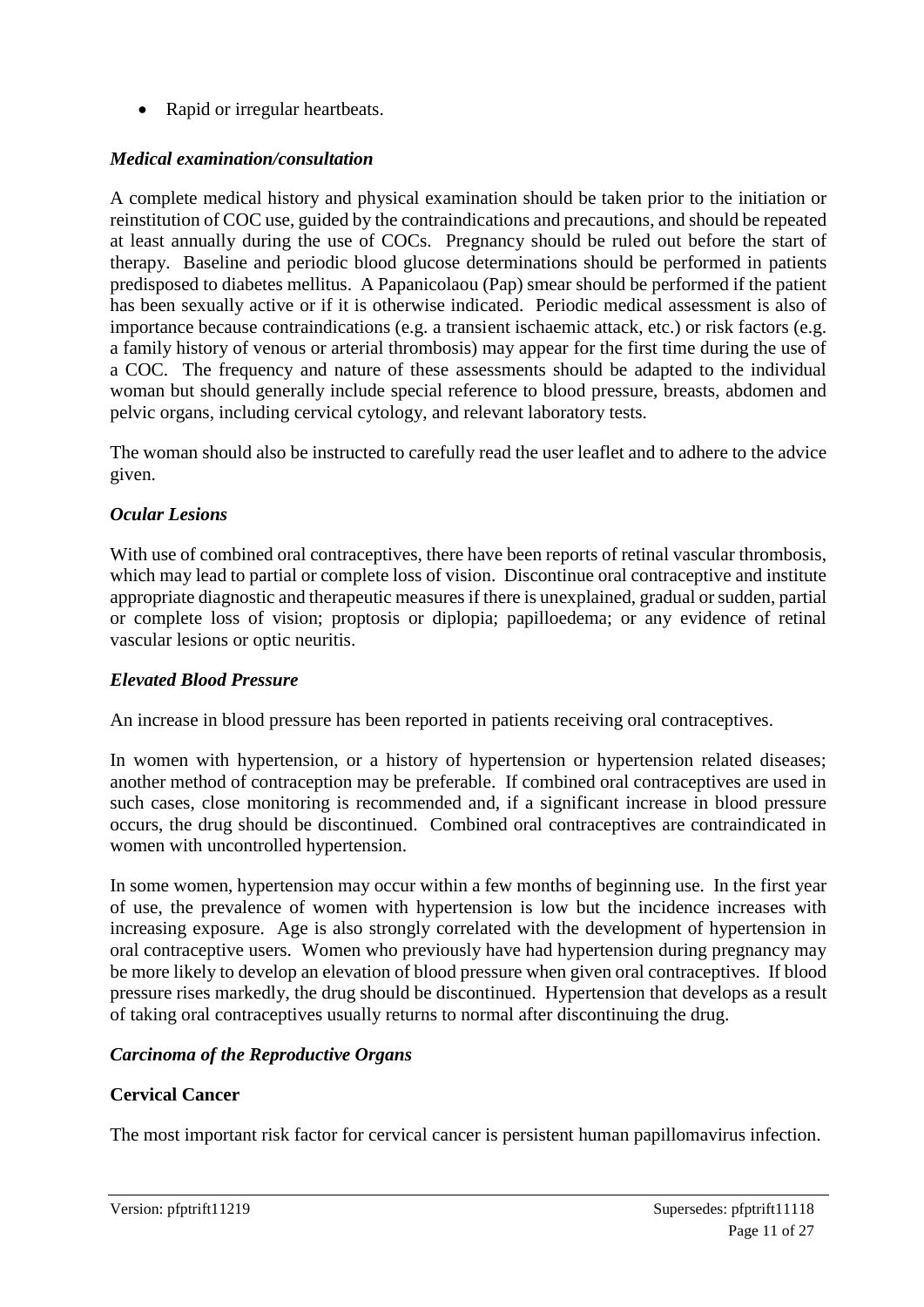Several epidemiological studies suggest that oral contraceptive use has been associated with an increase in the risk of cervical intraepithelial neoplasia or invasive cervical cancer. The studies suggest that there is an "ever used" effect in addition to duration of use. These findings must be balanced against evidence of effects attributable to sexual behaviour, smoking and other factors. In cases of undiagnosed abnormal genital bleeding, adequate diagnostic measures are indicated.

## **Breast Cancer**

A meta-analysis from 54 epidemiological studies showed that there is a slightly increased relative risk (RR= 1.24) of having breast cancer diagnosed in women who are currently using combined oral contraceptives compared to never-users. The increased risk gradually disappears during the course of the 10 years after cessation of combined oral contraceptive use. Because breast cancer is rare in women under 40 years of age, the excess number of breast cancer diagnoses in current and recent combined oral contraceptive users is small in relation to the lifetime risk of breast cancer. These studies do not provide evidence for causation. The observed pattern of increased risk may be due to an earlier diagnosis of breast cancer in combined oral contraceptive users, (due to more regular clinical monitoring), the biological effects of combined oral contraceptives or a combination of both. Breast cancers diagnosed in ever-users tend to be less advanced clinically than the cancers diagnosed in never-users.

Established risk factors for the development of breast cancer include increasing age, family history, obesity, nulliparity, and late age for first full-term pregnancy.

Long-term continuous administration of either natural or synthetic estrogen in certain animal species increases the frequency of carcinoma of the breast, cervix, vagina, and liver.

In all cases of undiagnosed, persistent, or recurrent abnormal vaginal bleeding, appropriate diagnostic measures should be taken to eliminate the possibility of malignancy. Women with a strong family history of breast cancer or who have breast nodules, fibrocystic disease, or abnormal mammograms should be monitored with particular care.

## *Hepatic Neoplasia/Liver Disease/Hepatitis C*

In very rare cases hepatic adenomas, and in extremely rare cases, hepatocellular carcinoma may be associated with combined oral contraceptive use. Hepatic adenomas may rupture and cause death through intra-abdominal haemorrhage. The risk appears to increase with duration of combined oral contraceptive use. Such lesions may present as an abdominal mass or with the signs and symptoms of an acute abdomen and should be considered if the patient has abdominal pain and tenderness or evidence of intra-abdominal bleeding.

Cholestatic jaundice has been reported in users of oral contraceptives. If this occurs, the drug should be discontinued. Women with a history of cholestasis during pregnancy or combined oral contraceptive-related cholestasis are more likely to have this condition with combined oral contraceptive use. If these patients receive a combined oral contraceptive they should be carefully monitored and, if the condition recurs, the combined oral contraceptive should be discontinued.

Hepatocellular injury has been reported with combined oral contraceptive use. Early identification of drug-related hepatocellular injury can decrease the severity of hepatotoxicity when the drug is discontinued. If hepatocellular injury is diagnosed, patients should stop their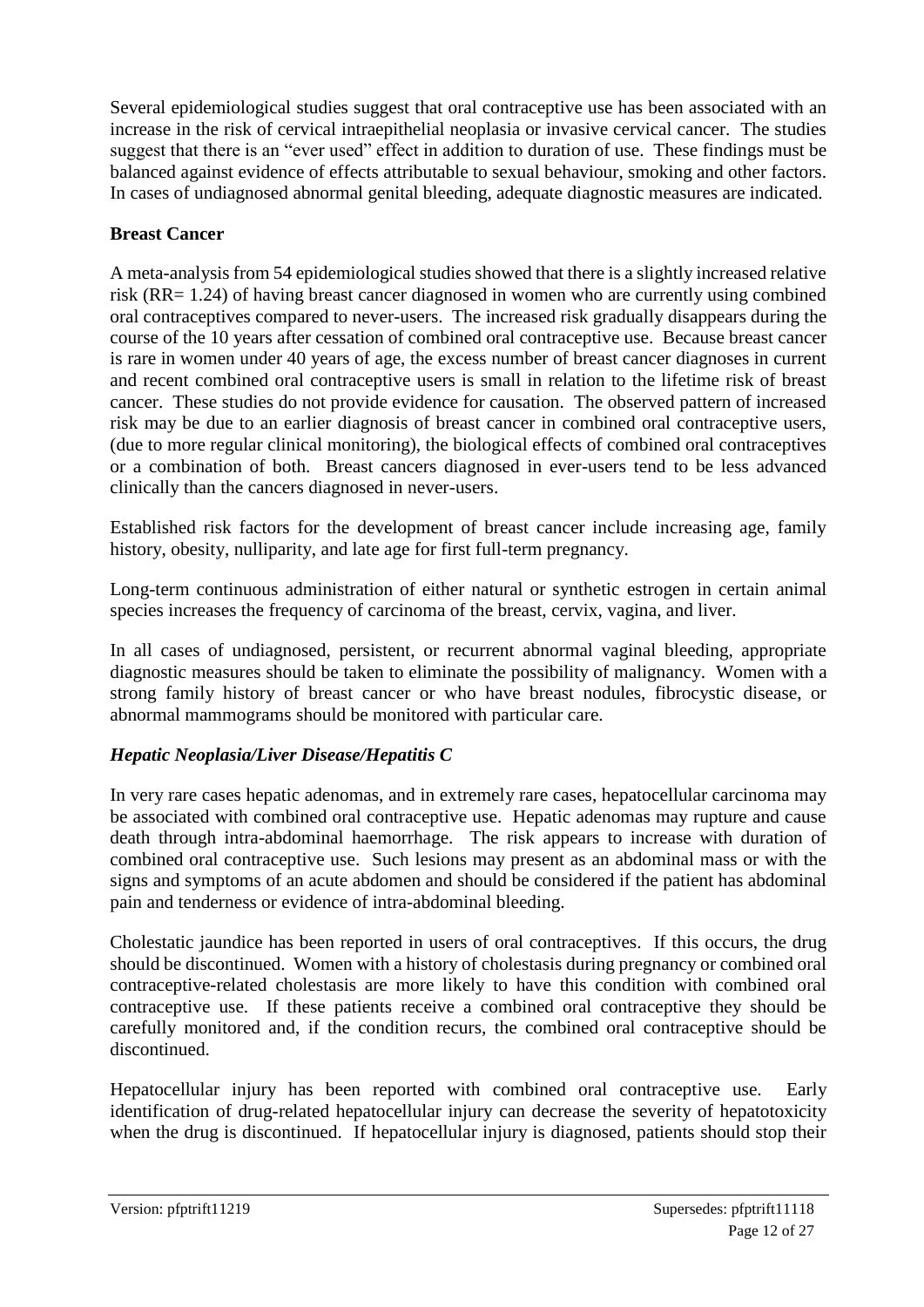combined oral contraceptive use, use a non-hormonal form of contraception and consult their doctor.

Acute or chronic disturbances of liver function require the discontinuation of combined oral contraceptive use until liver function has returned to normal (see Section 4.3 - Contraindications).

Steroid hormones may be poorly metabolised in patients with impaired liver function and should be administered with caution to such patients.

## **Hepatitis C**

During clinical trials with patients treated for HCV infections with the medicinal products containing ombitasvir/paritaprevir/ritonavir and dasabuvir with or without ribavirin, transaminase (ALT) elevations higher than 5 times the upper limit of normal (ULN) occurred significantly more frequently in women using ethinylestradiol-containing medications such as COCs (see Section 4.3 - Contraindications and Section 4.5 - Interactions with Other Medicines and Other Forms of Interactions**)**.

#### **Gallbladder Disease**

Studies report an increased risk of surgically confirmed gallbladder disease in users of estrogens and oral contraceptives. Combined oral contraceptives may worsen existing gallbladder disease and may accelerate the development of this disease in previously asymptomatic women.

#### **Angioedema**

Exogenous estrogens may induce or exacerbate symptoms of angioedema, particularly in women with hereditary angioedema.

## **Carbohydrate and Lipid Metabolic Effects**

Glucose intolerance has been reported in combined oral contraceptive users. Women with impaired glucose tolerance or diabetes mellitus who use combined oral contraceptives should be carefully monitored while receiving the drug.

A small proportion of women will have adverse lipid changes while taking oral contraceptives. Non-hormonal contraception should be considered in women with uncontrolled dyslipidaemias.

Persistent hypertriglyceridaemia may occur in a small proportion of combined oral contraceptive users. Elevations of plasma triglycerides in combined oral contraceptive users may lead to pancreatitis and other complications.

Estrogens increase serum high-density lipoproteins (HDL cholesterol), whereas a decline in serum HDL cholesterol has been reported with many progestational agents. Some progestins may elevate low-density lipoprotein (LDL) levels and may render the control of hyperlipidaemias more difficult. The net effect of a COC depends on the balance achieved between doses of estrogen and progestin and the nature and absolute amount of progestins used in the contraceptive. The amount of both hormones should be considered in the choice of a COC.

Women who are being treated for hyperlipidaemias should be followed closely if they elect to use combined oral contraceptives.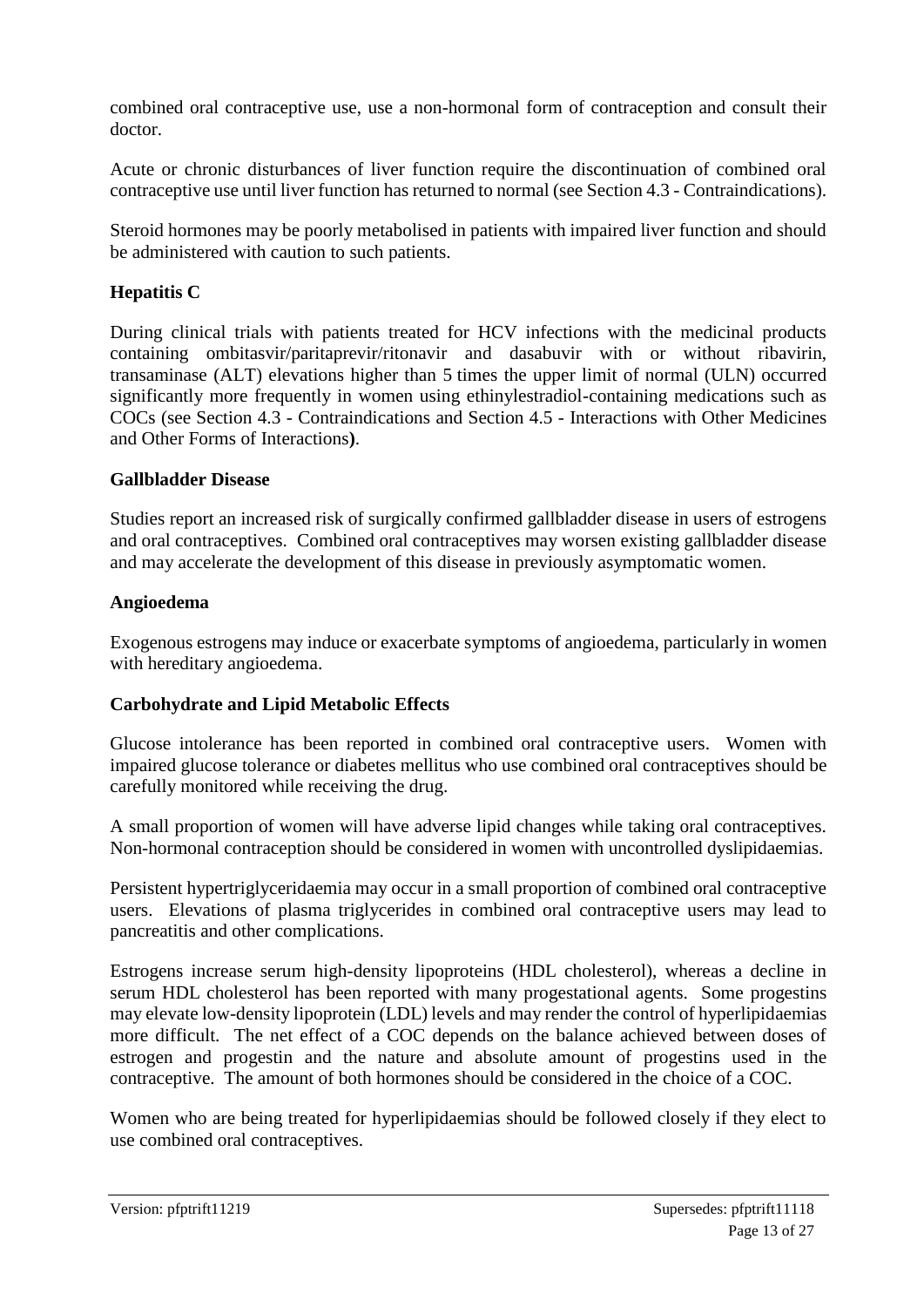## **Genital Bleeding**

In some women withdrawal bleeding may not occur during the inactive-tablet interval. If TRIFEME has not been taken according to directions prior to the first missed withdrawal bleed, or if two consecutive withdrawal bleeds are missed, tablet taking should be discontinued and a non-hormonal back-up method of contraception should be used until the possibility of pregnancy is excluded.

Breakthrough bleeding, spotting and amenorrhoea are frequent reasons for patients discontinuing oral contraceptives. Breakthrough bleeding/spotting may occur in women taking TRIFEME, especially during the first three months of use. If this bleeding persists or recurs, as in all cases of irregular bleeding from the vagina, non-functional causes should be borne in mind. In undiagnosed persistent or recurrent abnormal bleeding from the vagina, appropriate diagnostic measures are indicated to rule out pregnancy, infection, malignancy or other conditions. If pathology has been excluded, continuation of TRIFEME or a change to another formulation may solve the problem. Changing to a regimen with a higher estrogen content, while potentially useful in minimising menstrual irregularity should be done only if necessary, since this may increase the risk of thromboembolic disease.

Women with a history of oligomenorrhoea or secondary amenorrhoea or young women without regular cycles may have a tendency to remain anovulatory or to become amenorrhoeic after discontinuation of oral contraceptives. Women with these pre-existing problems should be advised of this possibility and encouraged to use other methods of contraception. Post-use anovulation, possibly prolonged, may also occur in women without previous irregularities.

#### **Depression**

Oral contraceptives may cause depression. Patients with a history of depression should be carefully observed and the drug discontinued if depression recurs to a serious degree. Patients becoming significantly depressed while taking oral contraceptives should stop the medication and use an alternative method of contraception in an attempt to determine whether the symptom is drug-related.

#### **Vomiting and/or Diarrhoea**

Diarrhoea and/or vomiting may reduce hormone absorption resulting in decreased serum concentrations (see Section 4.2 - Dose and Method of Administration).

## **Other**

Under the influence of estrogen-containing oral contraceptives, pre-existing uterine leiomyomata may increase in size.

These agents may cause some degree of fluid retention. Women with cardiac or renal dysfunction, convulsive disorders, migraine, or asthma require careful observation since these conditions may be exacerbated by the fluid retention which may occur in users of oral contraceptives.

Users of oral contraceptives may have disturbances in normal tryptophan metabolism, which may result in a relative pyridoxine deficiency. The clinical significance of this is yet to be determined.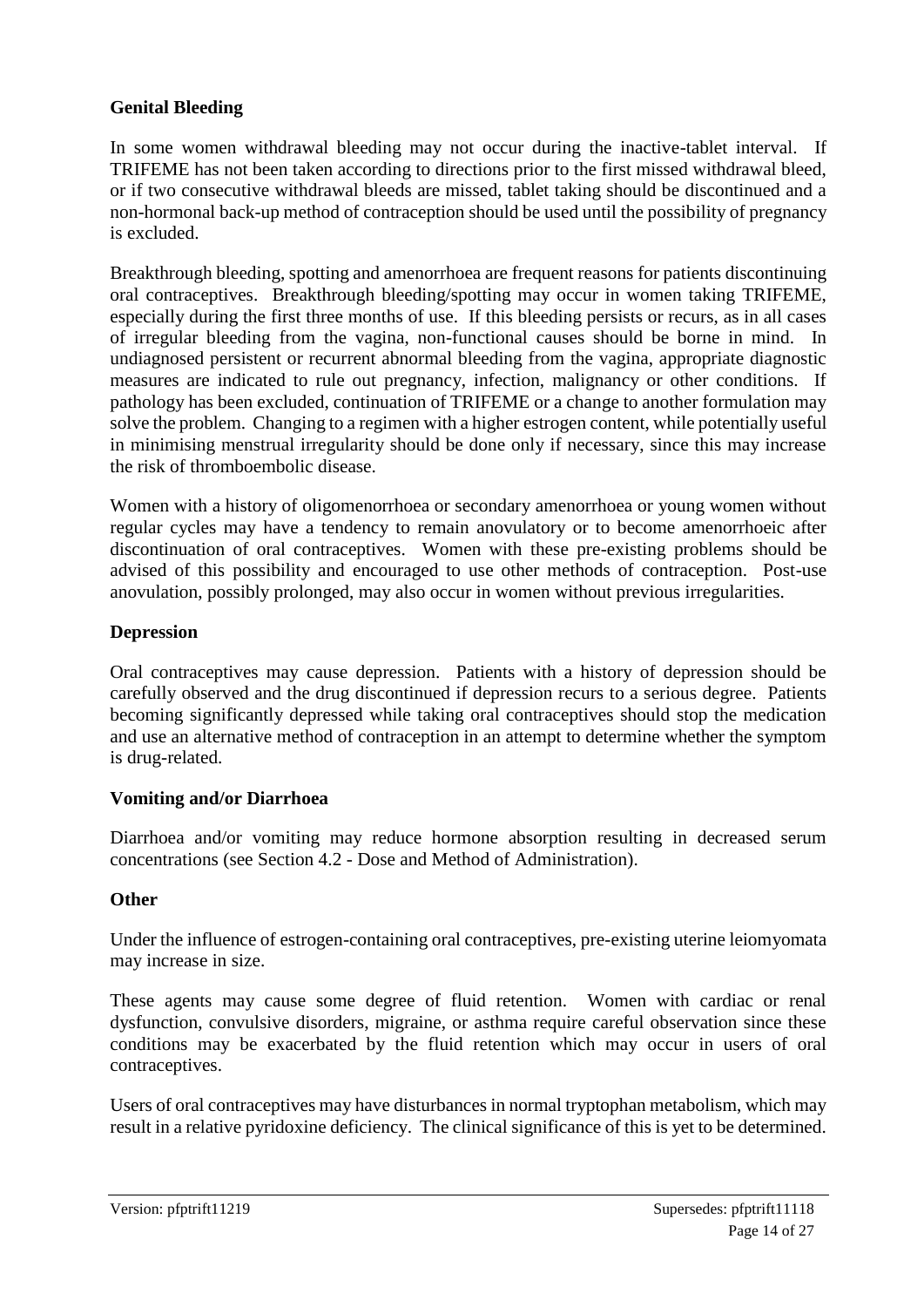Serum folate levels may be depressed by oral contraceptive use. Women who became pregnant shortly after discontinuing these drugs may have a greater chance of developing folate deficiency and its complications.

Patients should be counselled that this product does not protect against HIV infection (AIDS) or other sexually transmitted diseases.

## **Use in the Elderly**

Combined oral contraceptives are not indicated for use in postmenopausal women.

#### **Paediatric Use**

Safety and efficacy of combined oral contraceptives have been established in women of reproductive age. Use of these products before menarche is not indicated.

#### **Effects on Laboratory Tests**

Estrogen-containing preparations affect the following blood components and endocrine-and liver-function tests:

- 1. Increased prothrombin and Factors VII, VIII, IX, and X; decreased antithrombin 3; increased noradrenaline-induced platelet aggregability;
- 2. Increased thyroid-binding globulin (TBG) leading to increased circulating total-thyroid hormone, as measured by protein-bound iodine (PBI), T4 by column, or T4 by radioimmunoassay. Free T3 resin uptake is decreased, reflecting the elevated TBG; free T4 concentration is unaltered;
- 3. Decreased pregnanediol excretion;
- 4. Reduced response to metyrapone test;
- 5. Increased sulphobromophthalein retention.

The results of these tests should not be regarded as reliable until oral contraceptives use has been discontinued for 1-2 months. Abnormal tests should then be repeated.

Oral contraceptives may produce false positive results when neutrophil alkaline phosphatase activity is evaluated for the early diagnosis of pregnancy.

## **4.5 Interactions with other medicines and other forms of interactions**

Interactions between ethinylestradiol and other substances may lead to decreased or increased ethinylestradiol concentrations, respectively.

Concomitant use with the medicinal products containing ombitasvir/paritaprevir/ritonavir and dasabuvir, with or without ribavirin may increase the risk of ALT elevations (see Section 4.3 - Contraindications and Section 4.4 - Special Warnings and Precautions for Use, **Hepatic Neoplasia/Liver Disease/Hepatitis C**).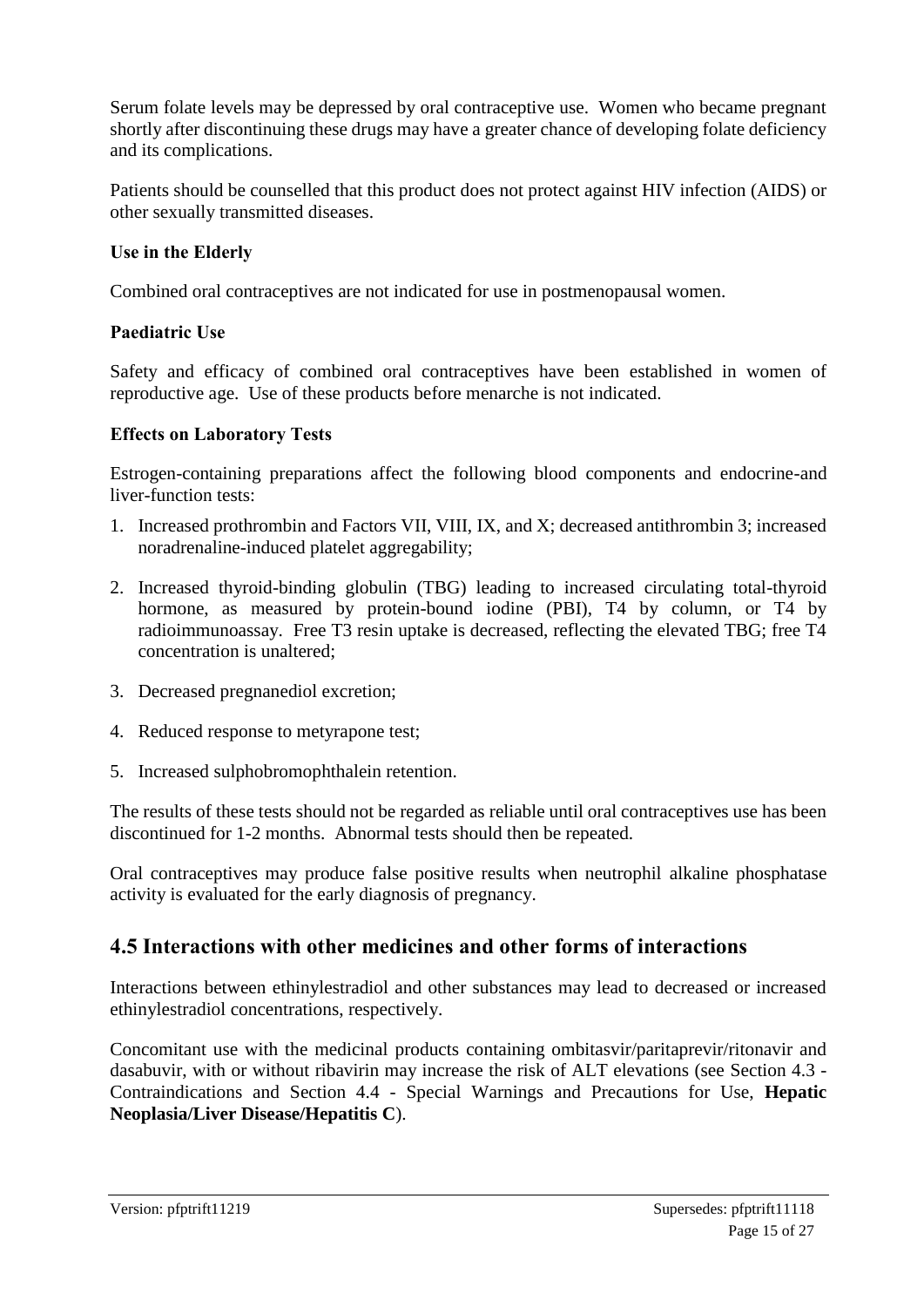Therefore, COC users must switch to an alternative method of contraception (e.g., progestogenonly contraception or non-hormonal methods) prior to starting therapy with anti-viral HCV medicinal products such as ombitasvir, paritaprevir, ritonavir, dasabuvir. COCs can be restarted 2 weeks following completion of treatment with an anti-viral HCV medicinal product.

Decreased ethinylestradiol serum concentrations may cause an increased incidence of breakthrough bleeding and menstrual irregularities and may possibly reduce efficacy of the oral contraceptive.

Examples of substances that may decrease serum ethinylestradiol concentrations include:

- Any substance that reduces gastrointestinal transit time and, therefore, ethinylestradiol absorption.
- Substances that induce hepatic microsomal enzymes, such as rifampicin, phenytoin, primidone, rifabutin, dexamethasone, griseofulvin, topiramate, some protease inhibitors, modafinil, ritonavir and barbiturates.
- St. John's wort (*Hypericum perforatum*) may induce hepatic microsomal enzymes, which theoretically may result in reduced efficacy of oral contraceptives. This may also result in breakthrough bleeding.

During concomitant use of TRIFEME and substances that may lead to decreased ethinylestradiol serum concentrations, it is recommended that a non-hormonal back-up method of contraception (other than the rhythm or temperature methods) be used in addition to the regular intake of TRIFEME. In the case of prolonged use of such substances combined oral contraceptives should not be considered the primary contraceptive.

After discontinuation of substances that may lead to decreased ethinylestradiol serum concentrations, use of a non-hormonal back-up method of contraception is recommended for at least 7 days.

Longer use of a non-hormonal back-up method, a minimum of 4 weeks, is advisable after discontinuation of substances such as rifampicin that have led to induction of hepatic microsomal enzymes, resulting in decreased ethinylestradiol serum concentrations. It may sometimes take several weeks until enzyme induction has completely subsided, depending on dosage, duration of use and rate of elimination of the inducing substance.

Increased intermenstrual bleeding and occasional pregnancies have been reported during concomitant administration of oral contraceptives and certain antibiotics (e.g. ampicillin, phenoxymethyl penicillin, and other penicillins, sulphamethoxypyridazine, chloramphenicol, nitrofurantoin, tetracyclines and neomycin). The mechanism appears to be reduced enterohepatic circulation of sex steroids due to change in bowel flora. It may be prudent for women to use supplemental forms of contraception during therapy with these antibiotics.

Examples of substances that may increase ethinylestradiol concentrations include:

- Atorvastatin
- Competitive inhibitors for sulphation in the gastrointestinal wall, such as ascorbic acid (vitamin C) and paracetamol.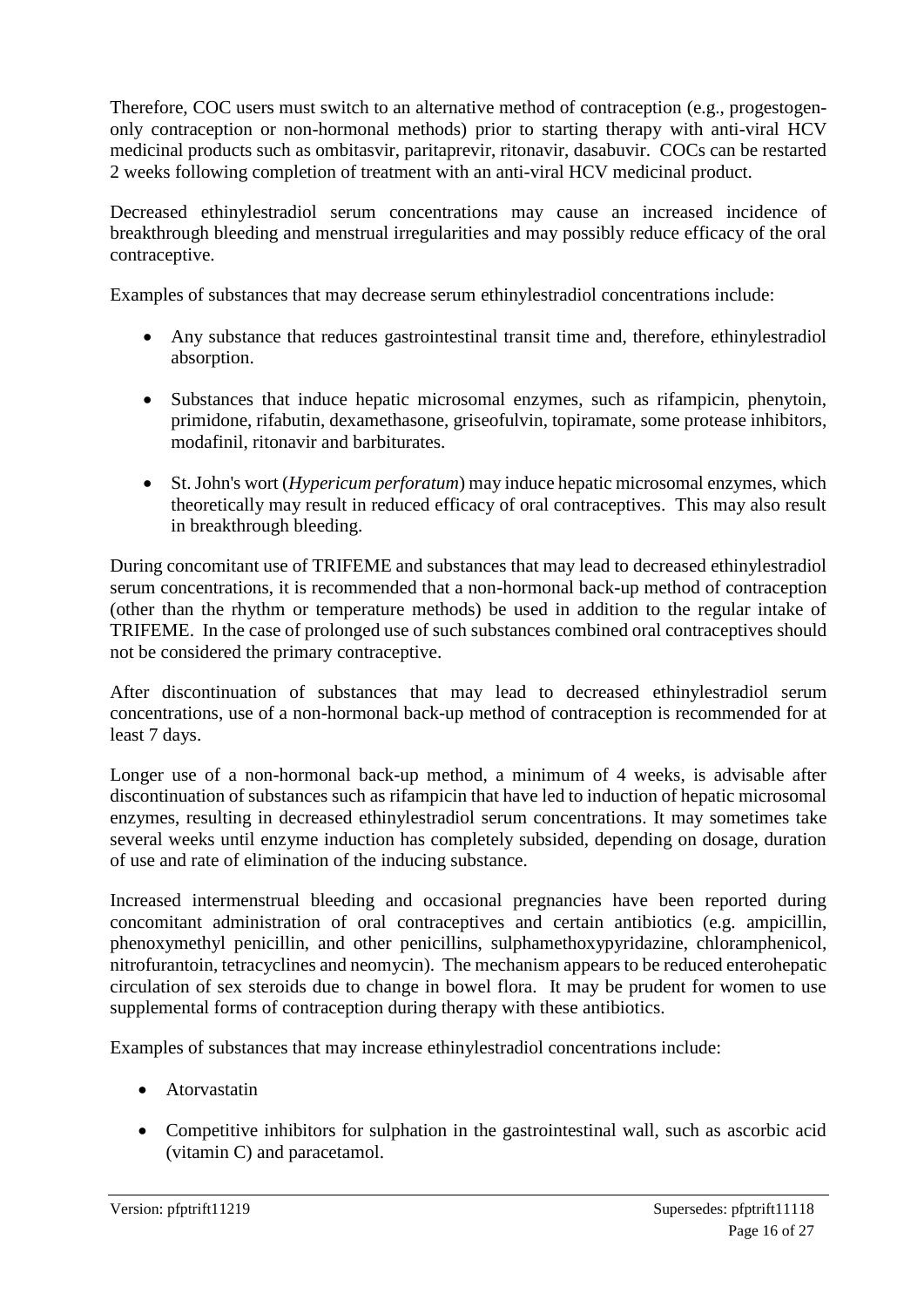• Substances that inhibit cytochrome P4503A4 isoenzymes such as indinavir and fluconazole.

Oral contraceptives have been reported to antagonise the effectiveness of anti-hypertensive agents, anticonvulsants, oral anticoagulants, and hypoglycaemic agents. Patients should be carefully monitored for a decreased response to these drugs.

Ethinylestradiol may interfere with the metabolism of other drugs by inhibiting hepatic microsomal enzymes, or by inducing hepatic drug conjugation, particularly glucuronidation. Accordingly, plasma and tissue concentrations may either be increased (e.g. cyclosporin, theophylline, corticosteroids) or decreased (e.g. lamotrigine).

Oral contraceptives may alter the effectiveness of other drugs such as phenothiazines, betaadrenergic antagonists, tricyclic antidepressants, and caffeine, by either potentiating/enhancing their pharmacological effects or by decreasing their clearance.

Oral contraceptives may interfere with the oxidative metabolism of diazepam and chlordiazepoxide, resulting in plasma accumulation of the parent compound. Patients receiving these benzodiazepines on a long-term basis should be monitored for increased sedative effects.

The effects of benzodiazepines on oral contraceptive metabolism have not been determined.

The prescribing information of concomitant medications should be consulted to identify potential interactions.

## **4.6 Fertility, pregnancy and lactation**

## **Effects on Fertility**

No data available.

## **Use in Pregnancy (During or Immediately Preceding Pregnancy)**

## **Category B3**

Pregnancy must be excluded before starting TRIFEME. If pregnancy occurs during use of TRIFEME, the preparation must be withdrawn immediately.

Oral contraceptives have not been shown to have any deleterious effects on the fetus or to increase the incidence of miscarriage in women who discontinue their use prior to conception. However, in women who discontinue oral contraceptives with the intent of becoming pregnant, a nonhormonal method of contraception is recommended for three months before attempting to conceive.

Animal studies have shown that high doses of progestogens can cause masculinisation of the female fetus. The results of these experiments in animals do not seem to be relevant to humans because of the low doses used in oral contraceptives.

Studies do not suggest a teratogenic effect when oral contraceptives are taken inadvertently during early pregnancy.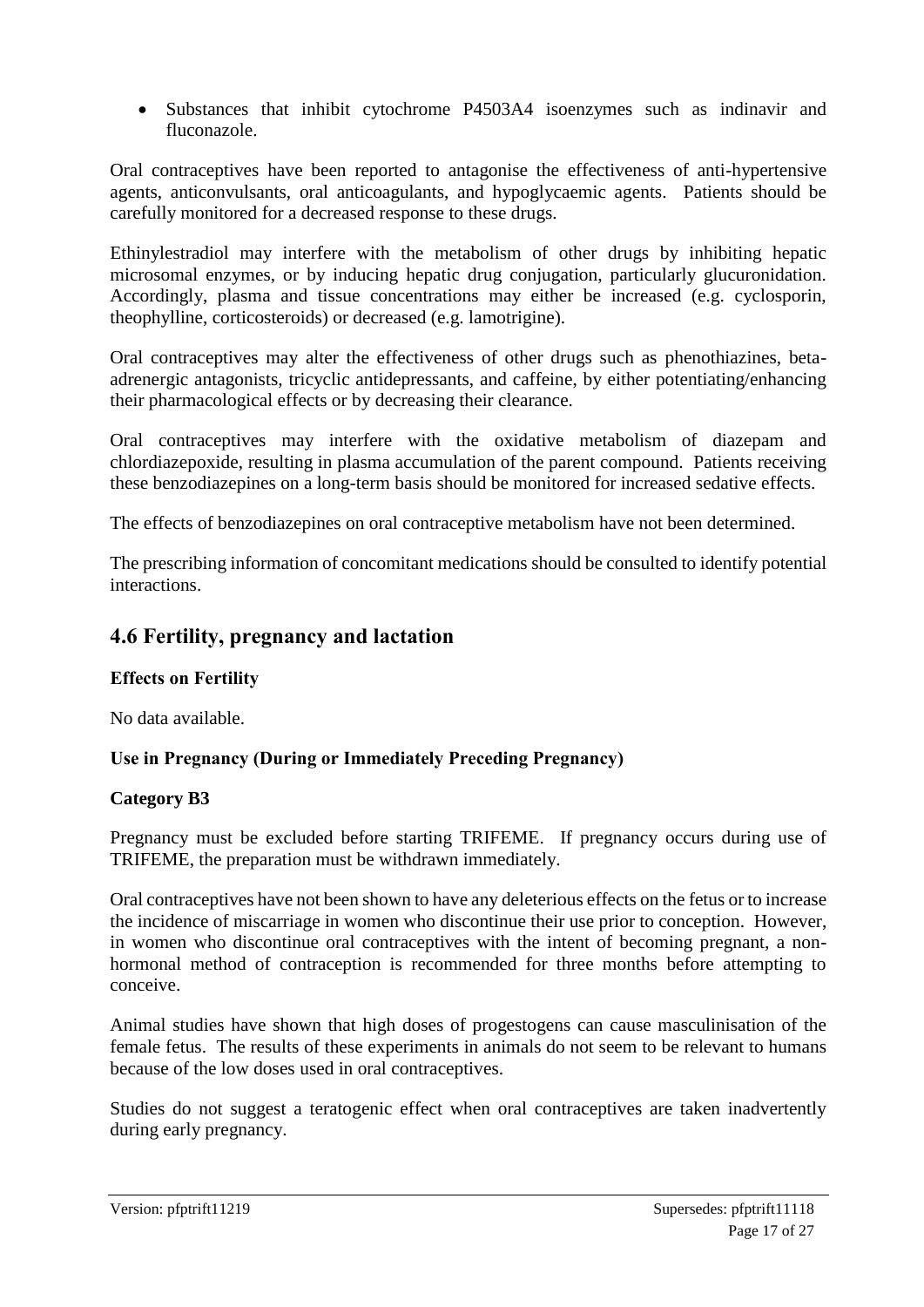Female sex hormones have been used during pregnancy in an attempt to treat threatened or habitual abortion. There is considerable evidence that estrogens are ineffective for these indications, and there is no evidence from well-controlled studies that progestogens are effective for these uses.

The administration of progestogen-only or estrogen-progestogen combinations to induce withdrawal bleeding should not be used as a test for pregnancy.

Ectopic as well as intrauterine pregnancy may occur in contraceptive failures.

The increased risk of VTE during the postpartum period (recent delivery or second trimester abortion) should be considered when re-starting TRIFEME.

#### **Use in Lactation**

Estrogen-containing oral contraceptives given in the postpartum period may interfere with lactation. There may be a decrease in the quantity and a change in the composition of the breast milk. Furthermore, small amounts of contraceptive steroids and/or metabolites have been identified in the milk of mothers receiving them. A few adverse effects on the child have been reported, including jaundice and breast enlargement. The use of estrogen-containing oral contraceptives should be deferred until the infant has been completely weaned.

## **4.7 Effect on ability to drive and use machines**

The effects of this medicine on a person's ability to drive and use machines were not assessed as part of its registration.

## **4.8 Adverse effects (undesirable effects)**

For the most serious adverse reactions associated with the use of oral contraceptives see Section 4.3 - Contraindications and Section 4.4 - Special Warnings and Precautions for Use.

Adverse reactions are listed in the Table per CIOMS frequency categories:

| Very common: | $\geq 10\%$             |
|--------------|-------------------------|
| Common:      | $>1\%$ and $<10\%$      |
| Uncommon:    | ≥0.1% and <1%           |
| Rare:        | $\geq 0.01\%$ and <0.1% |
| Very rare:   | $<0.01\%$ .             |

Use of combined oral contraceptives has been associated with an increased risk of the following:

\* Arterial and venous thrombotic and thromboembolic events, including myocardial infarction, stroke, transient ischaemic attack, venous thrombosis and pulmonary embolism;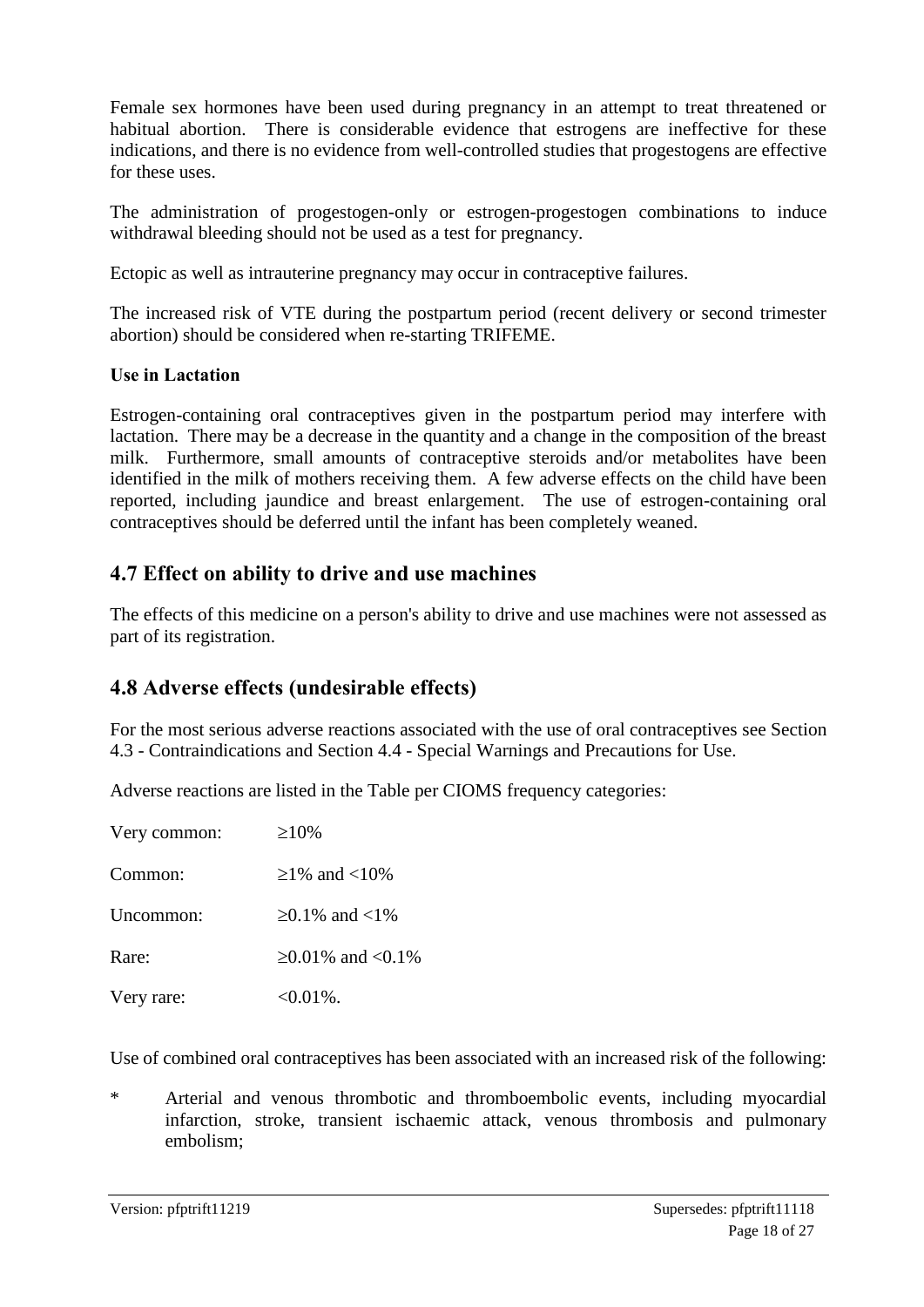- \* Cervical intraepithelial neoplasia and cervical cancer;
- \* Breast cancer diagnosis;
- \* Benign hepatic tumours (e.g. focal nodular hyperplasia, hepatic adenomas).

The following have been reported and are believed to be drug related:

| <b>System Organ Class</b>                                 | <b>Adverse Reaction</b>                                                                                                                                       |
|-----------------------------------------------------------|---------------------------------------------------------------------------------------------------------------------------------------------------------------|
| <b>Infections and Infestations</b><br>Common              | Vaginitis, including candidiasis                                                                                                                              |
| Neoplasms benign, malignant, and unspecified<br>Very Rare | Hepatic adenomas; hepatocellular carcinomas                                                                                                                   |
| <b>Immune System Disorders</b><br>Rare                    | Anaphylactic/anaphylactoid reactions, including very<br>rare cases of urticaria, angioedema and severe<br>reactions with respiratory and circulatory symptoms |
| Very Rare                                                 | Exacerbation of systemic lupus erythematosus                                                                                                                  |
|                                                           |                                                                                                                                                               |
| <b>Metabolism and Nutrition Disorders</b><br>Uncommon     | Changes in appetite (increase or decrease)                                                                                                                    |
| Rare                                                      | Glucose intolerance                                                                                                                                           |
| Very Rare                                                 | Exacerbation of porphyria                                                                                                                                     |
| <b>Psychiatric Disorders</b>                              | Mood changes, including depression;                                                                                                                           |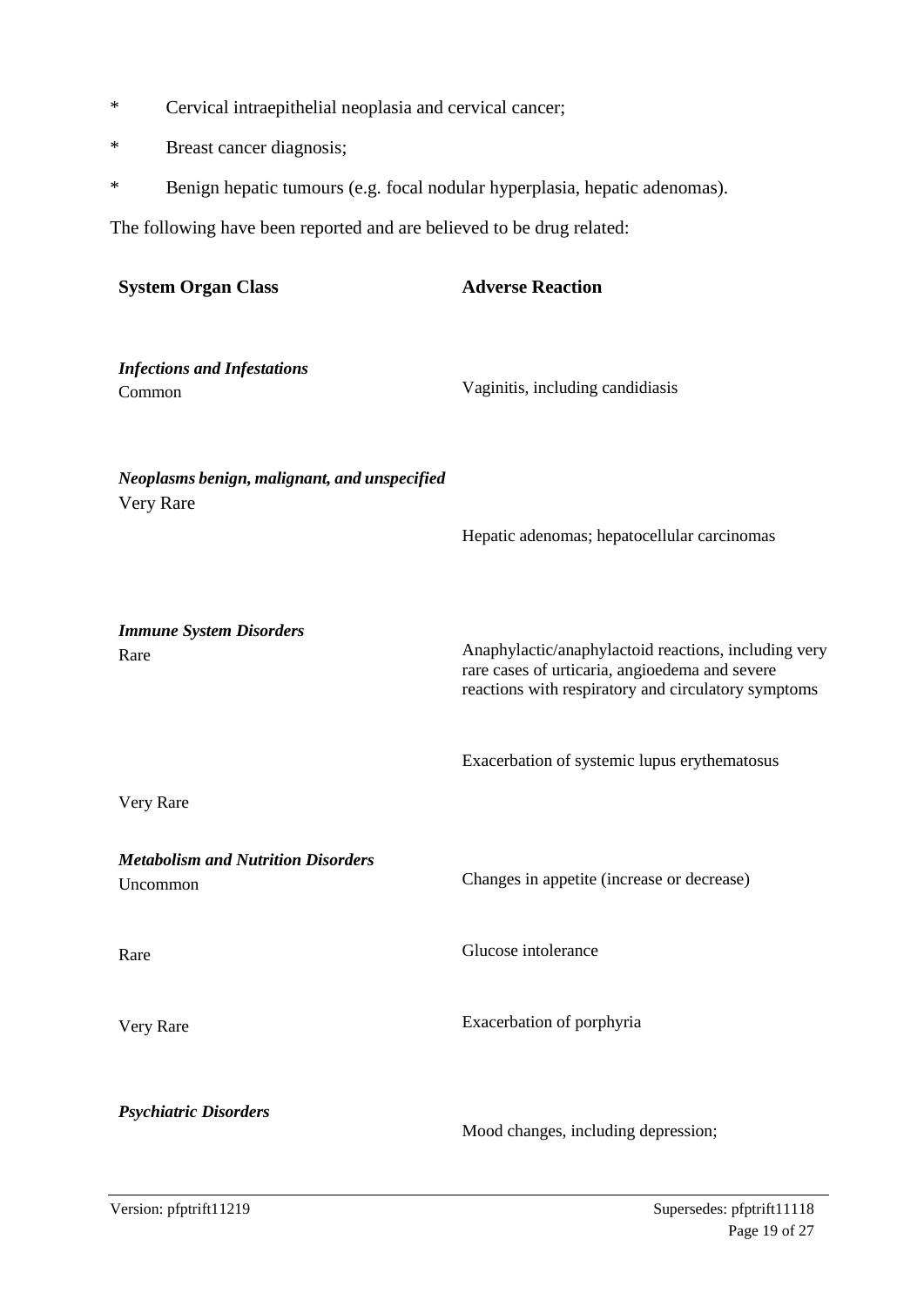| <b>System Organ Class</b>                      | <b>Adverse Reaction</b>                                             |
|------------------------------------------------|---------------------------------------------------------------------|
| Common                                         | changes in libido                                                   |
| <b>Nervous System Disorders</b><br>Very Common | Headache, including migraines                                       |
| Common                                         | Nervousness; dizziness                                              |
| Very Rare                                      | Exacerbation of chorea                                              |
| <b>Eye Disorders</b><br>Rare                   | Intolerance to contact lenses                                       |
| Very Rare                                      | Optic neuritis*; retinal vascular thrombosis                        |
| <b>Vascular Disorders</b><br>Very Rare         | Aggravation of varicose veins                                       |
| <b>Gastrointestinal Disorders</b><br>Common    | Nausea; vomiting; abdominal pain                                    |
| Uncommon                                       | Abdominal cramps; bloating                                          |
| Very Rare                                      | Pancreatitis; ischaemic colitis                                     |
| Unknown                                        | Inflammatory bowel disease (Crohn's disease,<br>ulcerative colitis) |
| <b>Hepato-biliary Disorders</b>                |                                                                     |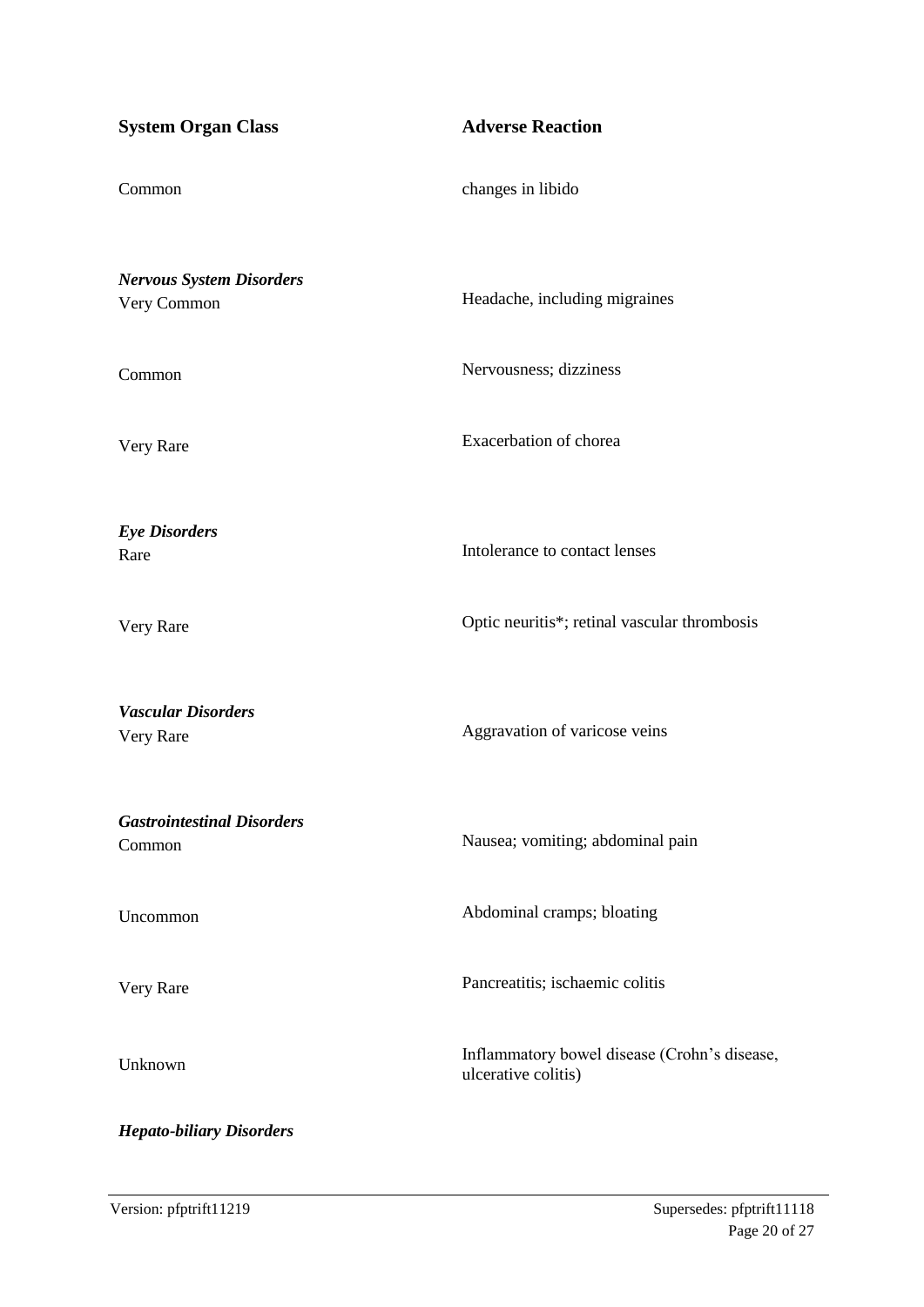| <b>System Organ Class</b>                                      | <b>Adverse Reaction</b>                                                                                                                                 |
|----------------------------------------------------------------|---------------------------------------------------------------------------------------------------------------------------------------------------------|
| Rare                                                           | Cholestatic jaundice                                                                                                                                    |
| Very Rare                                                      | Gallbladder disease, including gallstones**                                                                                                             |
| Unknown                                                        | Hepatocellular injury (e.g. hepatitis, hepatic function<br>abnormal)                                                                                    |
| <b>Skin and Subcutaneous Tissue Disorders</b><br>Common        | Acne                                                                                                                                                    |
| Uncommon                                                       | Rash (allergic); chloasma (melasma), which may<br>persist; hirsutism; alopecia                                                                          |
| Rare                                                           | Erythema nodosum                                                                                                                                        |
| Very Rare                                                      | Erythema multiforme                                                                                                                                     |
| <b>Renal and Urinary Disorders</b><br>Very Rare                | Haemolytic uraemic syndrome                                                                                                                             |
| <b>Reproductive System and Breast Disorders</b><br>Very Common | Metrorrhagia (Breakthrough bleeding/spotting)                                                                                                           |
| Common                                                         | Breast pain, tenderness, enlargement, secretion;<br>dysmenorrhoea; change in menstrual flow; change in<br>cervical ectropion and secretion; amenorrhoea |
|                                                                |                                                                                                                                                         |

## *General Disorders and Administration Site Conditions* Common Fluid retention/oedema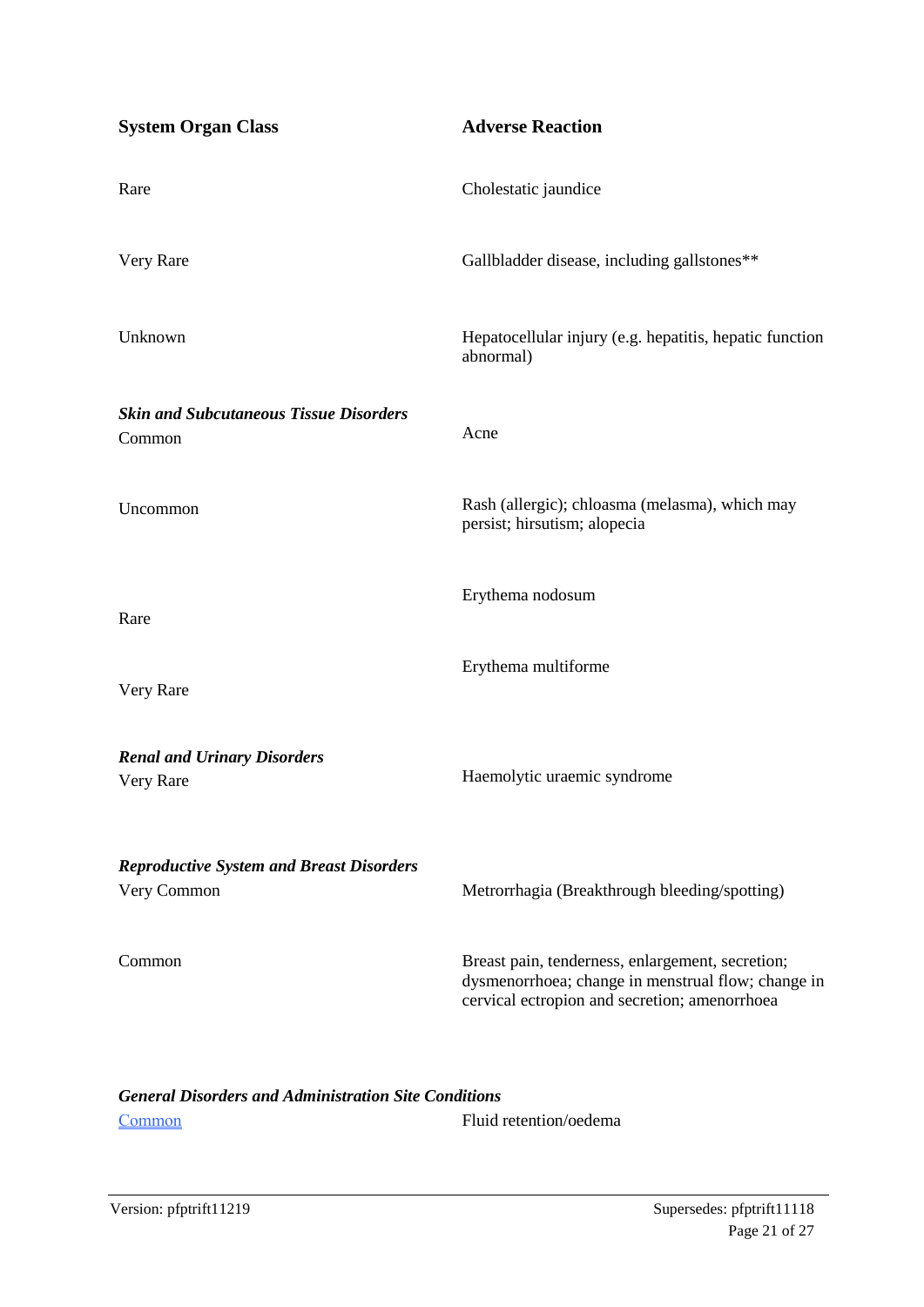**System Organ Class Adverse Reaction** 

| <i>Investigations</i><br><b>Common</b> | Changes in weight (increase or decrease)                                                      |
|----------------------------------------|-----------------------------------------------------------------------------------------------|
| Uncommon                               | Increase in blood pressure; changes in serum lipid<br>levels, including hypertriglyceridaemia |
|                                        | Decrease in serum folate levels.***                                                           |

Rare

- \* Optic neuritis may lead to partial or complete loss of vision.
- \*\* Combined oral contraceptives may worsen existing gallbladder disease and may accelerate the development of this disease in previously asymptomatic women.
- \*\*\* Serum folate levels may be depressed by combined oral contraceptive therapy. This may be of clinical significance if the woman becomes pregnant shortly after discontinuing combined oral contraceptives.

The following adverse reactions have been reported in users of oral contraceptives, but the association has been neither confirmed nor refuted:

Change in corneal curvature (steepening), premenstrual-like syndrome, cataracts, cystitis-like syndrome, haemorrhagic eruption, Budd-Chiari Syndrome, megaloblastic anaemia.

#### **Reporting Suspected Adverse Effects**

Reporting suspected adverse reactions after registration of the medicinal product is important. It allows continued monitoring of the benefit-risk balance of the medicinal product. Healthcare professionals are asked to report any suspected adverse reactions at [www.tga.gov.au/reporting](http://www.tga.gov.au/reporting-problems)[problems.](http://www.tga.gov.au/reporting-problems)

#### **4.9 Overdose**

#### **Signs and Symptoms**

Symptoms of oral contraceptive overdose in adults and children may include nausea, vomiting, breast tenderness, dizziness, abdominal pain, drowsiness/fatigue; withdrawal bleeding may occur in females.

#### **Recommended Treatmen**t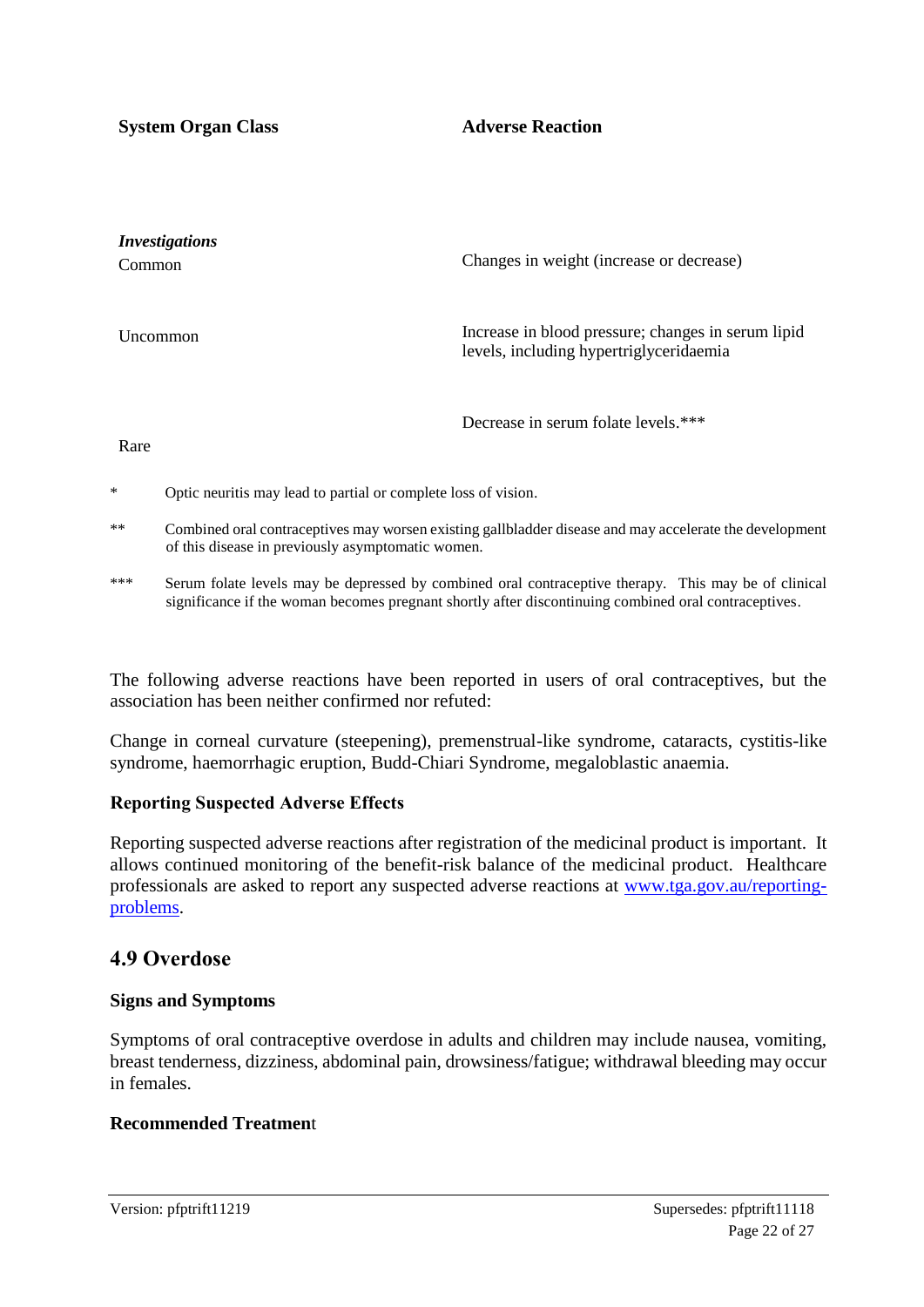There is no specific antidote and further treatment of overdose, if necessary, is directed to the symptoms.

For information on the management of overdose, contact the Poisons Information Centre on 13 11 26 (Australia).

## **5. PHARMACOLOGICAL PROPERTIES**

## **5.1 Pharmacodynamic properties**

## **Mechanism of Action**

The hormonal components of TRIFEME inhibit ovulation by suppressing gonadotropin release. Secondary mechanisms, which may contribute to the effectiveness of TRIFEME as a contraceptive, include changes in the cervical mucus (which increase the difficulty of sperm penetration) and changes in the endometrium (which reduce the likelihood of implantation).

## **Clinical Trials**

No data available.

## **5.2 Pharmacokinetic properties**

#### **Absorption**

Ethinylestradiol and levonorgestrel are rapidly and almost completely absorbed from the gastrointestinal tract.

## **Distribution**

Levonorgestrel is extensively plasma protein bound both to sex hormone binding globulin (SHBG) and albumin. Ethinylestradiol, however, is bound in plasma only to albumin and enhances the binding capacity of SHBG. Following oral administration, peak plasma levels of each drug occur within 1 to 4 hours.

## **Metabolism**

Ethinylestradiol is subject to considerable first-pass metabolism with a mean bioavailability of 40-45%. Levonorgestrel does not undergo first-pass metabolism and is therefore completely bioavailable.

#### **Excretion**

The elimination half-life for ethinylestradiol is approximately 25 hours. It is primarily metabolised by aromatic hydroxylation but a wide variety of hydroxylated and methylated metabolites are formed, and these are present both free and as conjugates with glucuronide and sulphate. Conjugated ethinylestradiol is excreted in bile and subject to enterohepatic recirculation. About 40% of the drug is excreted in the urine and 60% is eliminated in the faeces.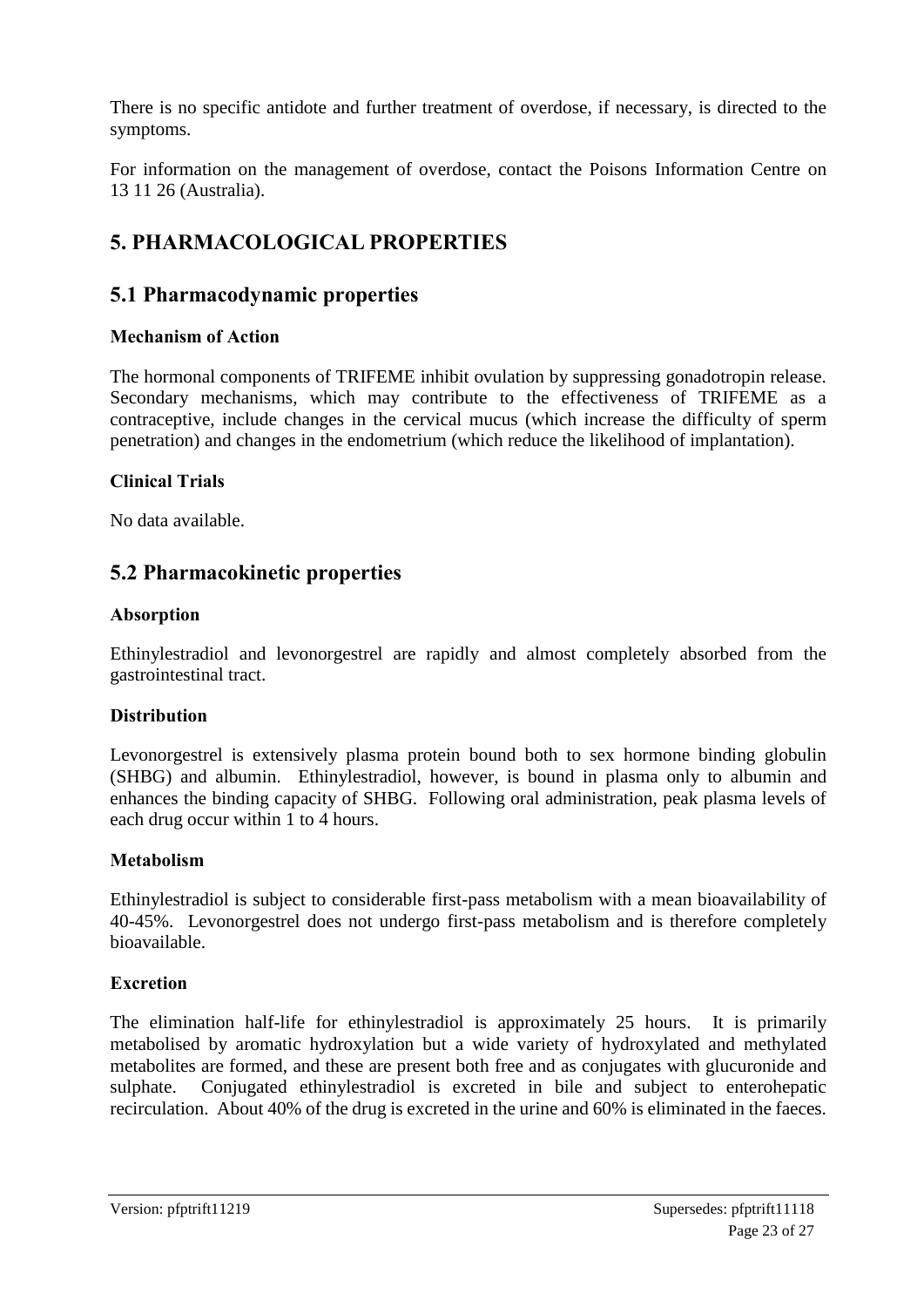The elimination half-life for levonorgestrel is approximately 24 hours. The drug is primarily metabolised by reduction of the A ring followed by glucuronidation. About 60% of levonorgestrel is excreted in the urine and 40% is eliminated in the faeces.

## **5.3 Preclinical safety data**

#### **Genotoxicity**

No data available.

#### **Carcinogenicity**

No data available.

## **6. PHARMACEUTICAL PARTICULARS**

## **6.1 List of excipients**

The brown, white, yellow and red tablets contain the following excipients: Calcium carbonate Glycol montanate Macrogol 6000 Magnesium stearate Sucrose Maize starch Povidone Purified talc Lactose monohydrate The brown tablets also contain the following excipients: Glycerol

Iron oxide yellow Iron oxide red Titanium dioxide

The yellow tablets also contain the following excipients: Glycerol Iron oxide yellow Titanium dioxide

The red tablets also contain the following excipients: Erythrosine Brilliant scarlet 4R

## **6.2 Incompatibilities**

Incompatibilities were either not assessed or not identified as part of the registration of this medicine.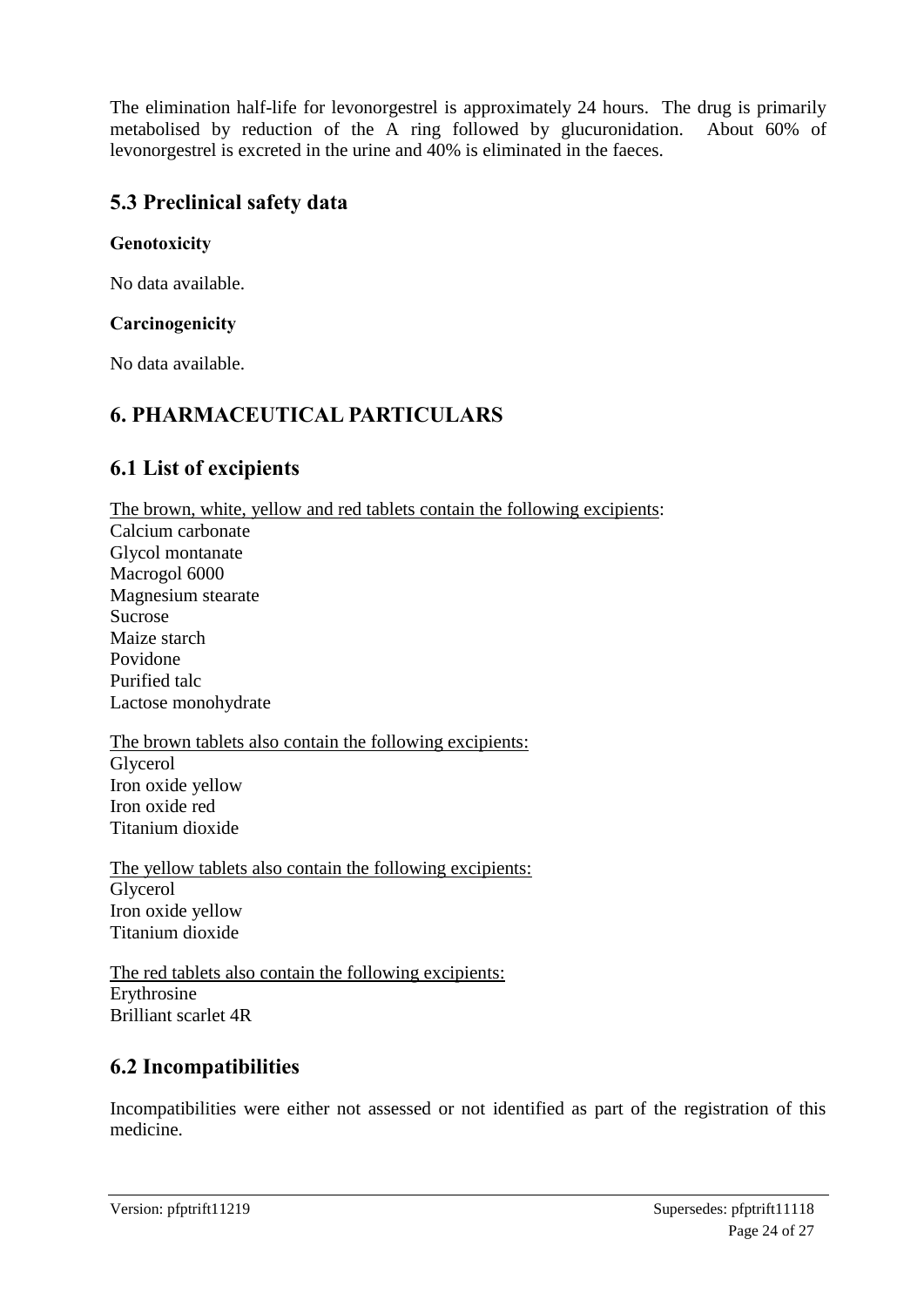## **6.3 Shelf life**

In Australia, information on the shelf life can be found on the public summary of the Australian Register of Therapeutic Goods (ARTG). The expiry date can be found on the packaging.

## **6.4 Special precautions for storage**

Store below 25ºC.

## **6.5 Nature and contents of container**

TRIFEME tablets are presented in PVC/aluminium blister. The blistered product is placed in an aluminium pouch with a silica gel desiccant.

Four month pack containing 4 blisters.

## **6.6 Special precautions for disposal**

In Australia, any unused medicine or waste material should be disposed of by taking to your local pharmacy.

## **6.7 Physicochemical properties**

## **Chemical structure**

Ethinylestradiol



| <b>Chemical Formula:</b> | $C_{20}H_{24}O_2$ |
|--------------------------|-------------------|
| Molecular Weight:        | 296.41            |
| <b>Melting Point:</b>    | $181 - 185$ °C    |

Chemical name: 19-nor-17α-pregna-1,3,5(10)-trien-20-yne-3,17-diol

Ethinylestradiol is a white to creamy white, odourless, crystalline powder. It is insoluble in water and soluble in alcohol, chloroform, ether, vegetable oils, and aqueous solutions of alkali hydroxides.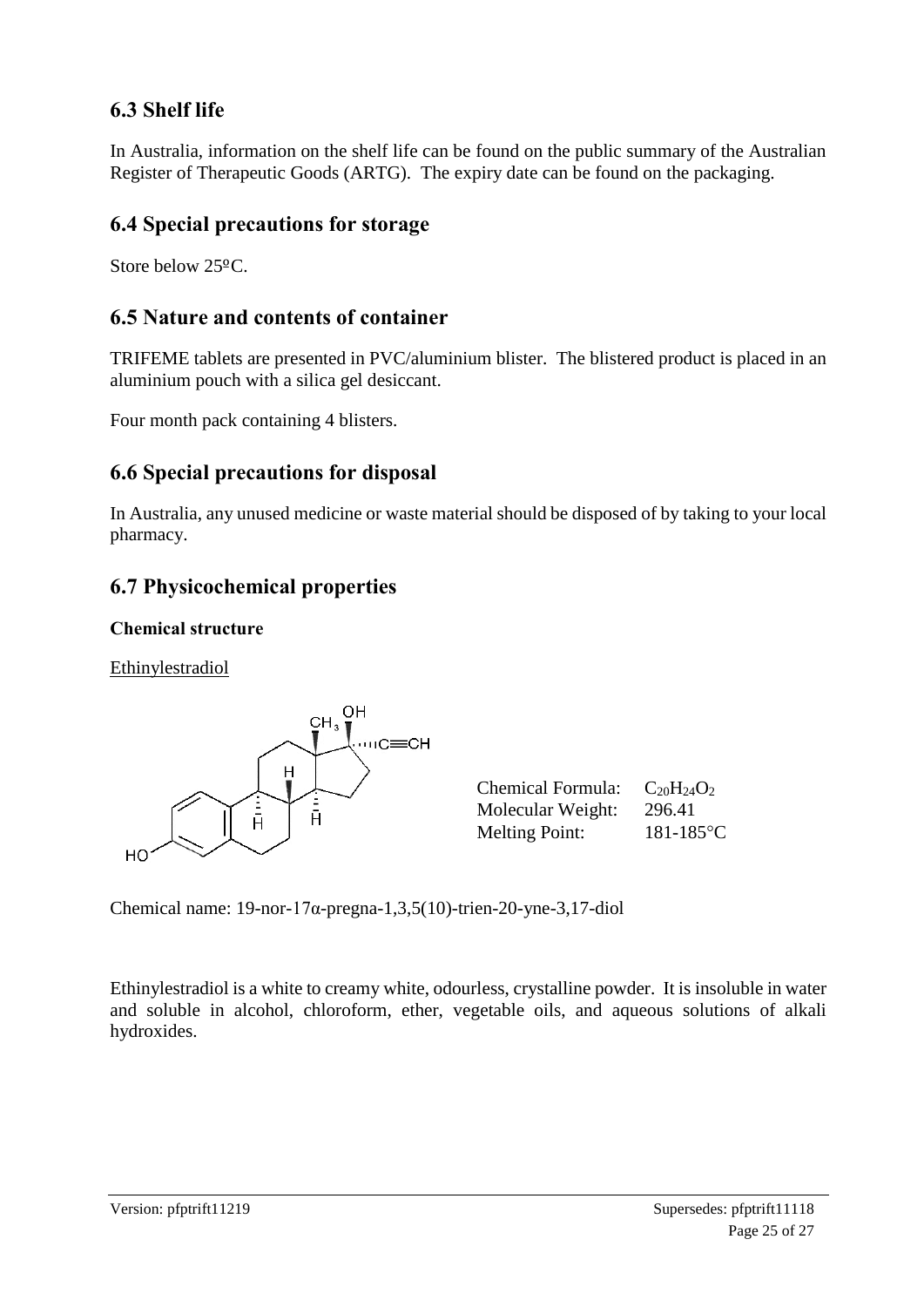#### Levonorgestrel



Chemical name: (-)-13β-Ethyl-17β-hydroxy-18,19-dinor-17α-pregn-4-en-20-yn-3-one

Levonorgestrel is a white crystalline powder that is very slightly soluble in water, slightly soluble in alcohol and acetone, and soluble in chloroform.

#### **CAS number**

Ethinylestradiol: 57-63-6

Levonorgestrel: 797-63-7

## **7. MEDICINE SCHEDULE (POISONS STANDARD)**

S4 -Prescription Only Medicine-.

## **8. SPONSOR**

Pfizer Australia Pty Ltd Level 17, 151 Clarence Street Sydney NSW 2000 Toll Free Number: 1800 675 229 www.pfizer.com.au.

## **9. DATE OF FIRST APPROVAL**

5 June 1992.

## **10 DATE OF REVISION**

6 December 2019

Registered Trademark